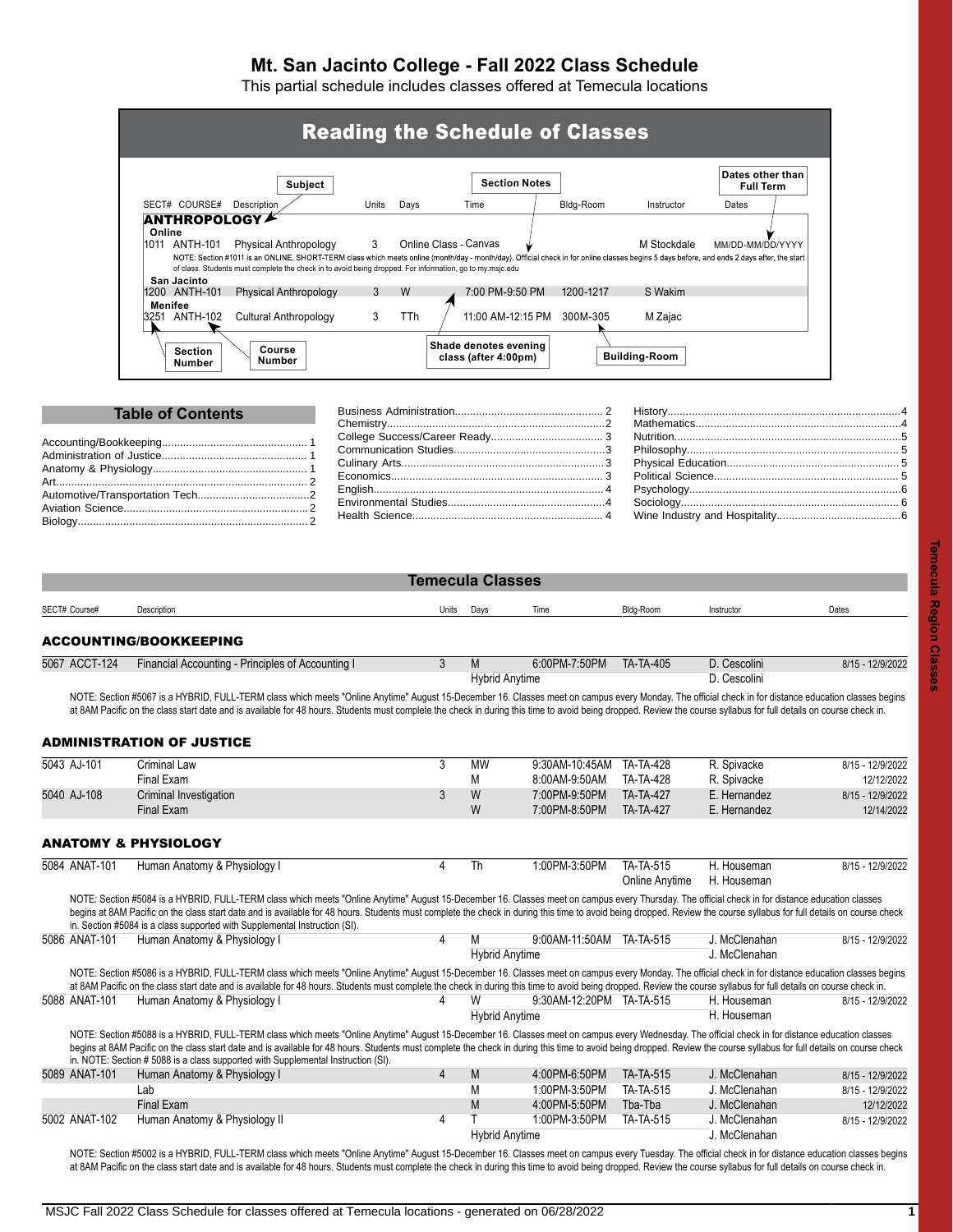| SECT# Course# | Description                   | Units Davs | Time                     | Blda-Room                  | Instructor  | Dates            |
|---------------|-------------------------------|------------|--------------------------|----------------------------|-------------|------------------|
| 5090 ANAT-102 | Human Anatomy & Physiology II |            | 9:30AM-12:20PM TA-TA-515 |                            | H. Houseman | 8/15 - 12/9/2022 |
|               |                               |            |                          | Online Anytime H. Houseman |             |                  |

NOTE: Section #5090 is a HYBRID, FULL-TERM class which meets "Online Anytime" August 15-December 16. Classes meet on campus every Thursday. The official check in for distance education classes begins at 8AM Pacific on the class start date and is available for 48 hours. Students must complete the check in during this time to avoid being dropped. Review the course syllabus for full details on course check

| 5091 ANAT-102 | Human Anatomy & Physiology II |  | 9:30AM-12:20PM TA-TA-515 H. Houseman |                            | 8/15 - 12/9/2022 |
|---------------|-------------------------------|--|--------------------------------------|----------------------------|------------------|
|               |                               |  |                                      | Online Anytime H. Houseman |                  |

NOTE: Section #5091 is a HYBRID, FULL-TERM class which meets "Online Anytime" August 15-December 16. Classes meet on campus every Tuesday. The official check in for distance education classes begins at 8AM Pacific on the class start date and is available for 48 hours. Students must complete the check in during this time to avoid being dropped. Review the course syllabus for full details on course check in.

#### <span id="page-1-0"></span>ART

| 5079 ART-100 | Art Appreciation | IVI                   | 9:30AM-10:15AM | TA-TA-401 | K. Dillor. | 12/9/2022<br>8/15 |
|--------------|------------------|-----------------------|----------------|-----------|------------|-------------------|
|              |                  | <b>Hybrid Anytime</b> |                |           | K. Dillon  |                   |

|              | NOTE: Section #5079 is a HYBRID, FULL-TERM class which meets "Online Anytime" August 15-December 16. Classes meet on campus every Monday. The official check in for distance education classes begins<br>at 8AM Pacific on the class start date and is available for 48 hours. Students must complete the check in during this time to avoid being dropped. Review the course syllabus for full details on course check in. |                       |                         |  |              |                  |
|--------------|-----------------------------------------------------------------------------------------------------------------------------------------------------------------------------------------------------------------------------------------------------------------------------------------------------------------------------------------------------------------------------------------------------------------------------|-----------------------|-------------------------|--|--------------|------------------|
| 5080 ART-100 | Art Appreciation                                                                                                                                                                                                                                                                                                                                                                                                            |                       | 3:30PM-4:45PM TA-TA-406 |  | E. Doktorski | 8/15 - 12/9/2022 |
|              |                                                                                                                                                                                                                                                                                                                                                                                                                             | <b>Hybrid Anytime</b> |                         |  | E. Doktorski |                  |

NOTE: Section #5080 is a HYBRID, FULL-TERM class which meets "Online Anytime" August 15-December 16. Classes meet on campus every Tuesday. The official check in for distance education classes begins at 8AM Pacific on the class start date and is available for 48 hours. Students must complete the check in during this time to avoid being dropped. Review the course syllabus for full details on course check in.

## <span id="page-1-1"></span>AUTOMOTIVE/TRANSPORTATION TECH

| 5385 AUME-800 | Introduction to Hybrid and Electric Vehicle Technology                     | <b>MW</b> | 6:00PM-6:50PM | TA-TA-412        | P. Kellev | 10/17 - 12/7/2022 |
|---------------|----------------------------------------------------------------------------|-----------|---------------|------------------|-----------|-------------------|
|               | (formerly AUME-084)                                                        |           |               |                  |           |                   |
|               | Lat                                                                        | <b>MW</b> | 7:00PM-8:50PM | <b>TA-TA-412</b> | P. Kellev | 10/17 - 12/7/2022 |
|               | NOTE: Section #5385 is a SHORT-TERM class which meets October 17-Demeber 7 |           |               |                  |           |                   |

NOTE: Section #5385 is a SHORT-TERM class which meets October 17-Demeber 7.

#### <span id="page-1-2"></span>AVIATION SCIENCE

| 3680 AVIA-503 | Private Pilot                                                                                                                                                                                      | 4.5 | TTh | 6:00PM-7:15PM | UL-HANGAR | S. Harriman | 8/15 - 12/9/2022 |
|---------------|----------------------------------------------------------------------------------------------------------------------------------------------------------------------------------------------------|-----|-----|---------------|-----------|-------------|------------------|
|               | ∟ab                                                                                                                                                                                                |     | Tba |               | UL-HANGAR | S. Harriman | 8/15 - 12/9/2022 |
|               | Final Exam                                                                                                                                                                                         |     |     | 6:00PM-7:50PM | UL-HANGAR | S Harriman  | 12/13/2022       |
|               | NOTE: Section #3680 will be held at French Valley Airport (FVA), Upper Limit Hangar: 37600 Sky Canyon Drive, Murrieta, CA 92563. TBA hours are to be arranged. A minimum of 72 lab hours required. |     |     |               |           |             |                  |
| 3681 AVIA-700 | <b>Aviation Orientation</b>                                                                                                                                                                        |     | M   | 6:00PM-6:50PM | UL-HANGAR | S. Harriman | 8/15 - 12/9/2022 |
|               | Final Exam                                                                                                                                                                                         |     | M   | 6:00PM-7:50PM | UL-HANGAR | S. Harriman | 12/12/2022       |

NOTE: Section #3681 will be held at French Valley Airport (FVA), Upper Limit Hangar: 37600 Sky Canyon Drive, Murrieta, CA 92563.

# <span id="page-1-3"></span>**BIOLOGY**

| 5016 BIOL-100 | Human Biology                                                                                                                                                                                                                                                                                                                                                                                                              |                       | 9:00AM-11:50AM TA-TA-521 | S. Calhoun | 8/15 - 12/9/2022 |
|---------------|----------------------------------------------------------------------------------------------------------------------------------------------------------------------------------------------------------------------------------------------------------------------------------------------------------------------------------------------------------------------------------------------------------------------------|-----------------------|--------------------------|------------|------------------|
|               |                                                                                                                                                                                                                                                                                                                                                                                                                            | <b>Hybrid Anytime</b> |                          | S. Calhoun |                  |
|               | NOTE: Section #5016 is a HYBRID, FULL-TERM class which meets "Online Anytime" August 15-December 16. Classes meet on campus every Wednesday. The official check in for distance education classes<br>begins at 8AM Pacific on the class start date and is available for 48 hours. Students must complete the check in during this time to avoid being dropped. Review the course syllabus for full details on course check |                       |                          |            |                  |
|               |                                                                                                                                                                                                                                                                                                                                                                                                                            |                       |                          |            |                  |

| 5219 BIOL-100 | Human Biology                                                                                                                                                                                                                                                                                                                                                                                                                |                       | 1:00PM-3:50PM            | <b>TA-TA-521</b> | M. Hamilton | 8/15 - 12/9/2022 |
|---------------|------------------------------------------------------------------------------------------------------------------------------------------------------------------------------------------------------------------------------------------------------------------------------------------------------------------------------------------------------------------------------------------------------------------------------|-----------------------|--------------------------|------------------|-------------|------------------|
|               |                                                                                                                                                                                                                                                                                                                                                                                                                              | <b>Hybrid Anytime</b> |                          |                  | M. Hamilton |                  |
|               | NOTE: Section #5219 is a HYBRID, FULL-TERM class which meets "Online Anytime" August 15-December 16. Classes meet on campus every Tuesday. The official check in for distance education classes begins<br>at 8AM Pacific on the class start date and is available for 48 hours. Students must complete the check in during this time to avoid being dropped. Review the course syllabus for full details on course check in. |                       |                          |                  |             |                  |
|               | 5064 BIOL-100H Honors Human Biology                                                                                                                                                                                                                                                                                                                                                                                          |                       | 9:00AM-11:50AM TA-TA-521 |                  | S. Calhoun  | 8/15 - 12/9/2022 |
|               |                                                                                                                                                                                                                                                                                                                                                                                                                              | <b>Hybrid Anytime</b> |                          |                  | S. Calhoun  |                  |

NOTE: Section #5064 is a HYBRID, FULL-TERM class which meets "Online Anytime" August 15-December 16. Classes meet on campus every Wednesday. The official check in for distance education classes begins at 8AM Pacific on the class start date and is available for 48 hours. Students must complete the check in during this time to avoid being dropped. Review the course syllabus for full details on course check in.

## <span id="page-1-4"></span>BUSINESS ADMINISTRATION

<span id="page-1-5"></span>

|                  | NOTE: Section #5218 is a HYBRID, FULL-TERM class which meets "Online Anytime" August 15-December 16. Classes meet on campus every Monday and Wednesday. The official check in for distance |   | <b>Hybrid Anytime</b> |                          |                  | D. Stekovic |                  |
|------------------|--------------------------------------------------------------------------------------------------------------------------------------------------------------------------------------------|---|-----------------------|--------------------------|------------------|-------------|------------------|
| 5218 CHEM-101    | General Chemistry I                                                                                                                                                                        | 5 | МW                    | 12:00PM-2:50PM TA-TA-510 |                  | D. Stekovic | 8/15 - 12/9/2022 |
| <b>CHEMISTRY</b> |                                                                                                                                                                                            |   |                       |                          |                  |             |                  |
|                  | (formerly BADM-108)<br>Final Exam                                                                                                                                                          |   |                       | 6:00PM-7:50PM            | TA-TA-406        | R. White    | 12/13/2022       |
| 5073 BADM-501    | Introduction to Winery Business Principles                                                                                                                                                 |   |                       | 6:00PM-8:50PM            | TA-TA-406        | R. White    | 8/15 - 12/9/2022 |
|                  | Final Exam                                                                                                                                                                                 |   | W                     | 6:00PM-7:50PM            | <b>TA-TA-428</b> | C. Martinez | 12/14/2022       |
| 5378 BADM-201    | <b>Legal Environment of Business</b>                                                                                                                                                       | 3 | W                     | 6:00PM-8:50PM            | <b>TA-TA-428</b> | C. Martinez | 8/15 - 12/9/2022 |

education classes begins at 8AM Pacific on the class start date and is available for 48 hours. Students must complete the check in during this time to avoid being dropped. Review the course syllabus for full details on course check in.

| 5211 CHEM-102 | $\sim$<br>∴hemistrv<br>ieneral |        | $-50$ PM  | 510-،<br>IΑ | Stekovio | 12/9/2022<br>8/15 |
|---------------|--------------------------------|--------|-----------|-------------|----------|-------------------|
|               |                                | Hvbrid | u Anvtıme |             | Stekovio |                   |

NOTE: Section #5211 is a HYBRID, FULL-TERM class which meets "Online Anytime" August 15-December 16. Classes meet on campus every Tuesday and Thursday. The official check in for distance education classes begins at 8AM Pacific on the class start date and is available for 48 hours. Students must complete the check in during this time to avoid being dropped. Review the course syllabus for full details on course check in.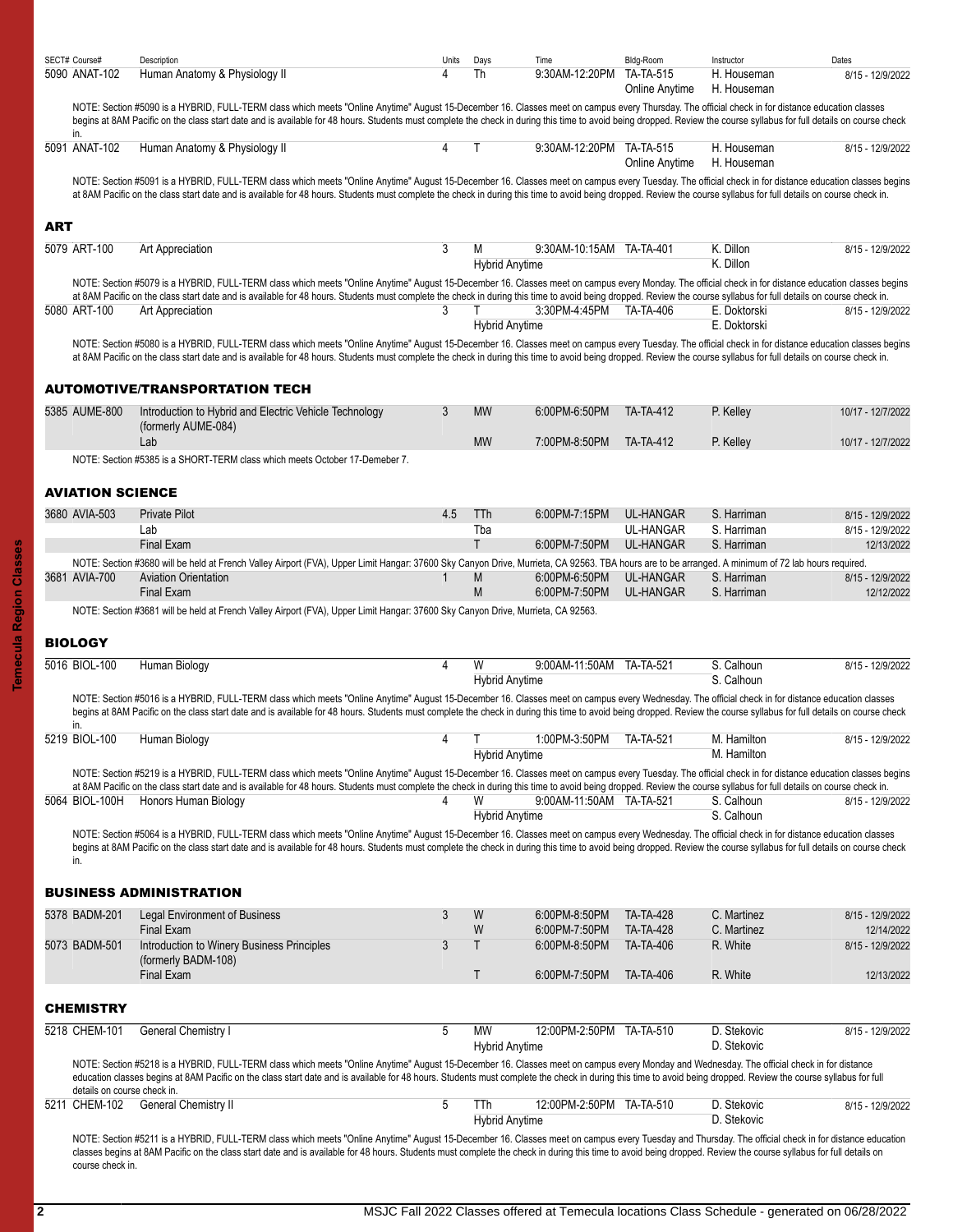<span id="page-2-3"></span><span id="page-2-2"></span><span id="page-2-1"></span><span id="page-2-0"></span>

| 5212 CHEM-107<br>5<br>M<br>5:00PM-7:50PM<br><b>TA-TA-512</b><br>M. Ritter<br>8/15 - 12/9/2022<br>M. Ritter<br><b>Hybrid Anytime</b><br>NOTE: Section #5212 is a HYBRID, FULL-TERM class which meets "Online Anytime" August 15-December 16. Classes meet on campus every Monday. The official check in for distance education classes begins<br>at 8AM Pacific on the class start date and is available for 48 hours. Students must complete the check in during this time to avoid being dropped. Review the course syllabus for full details on course check in.<br><b>COLLEGE SUCCESS/CAREER READY</b><br>5053 CSCR-100<br>College Success and Career Readiness<br>3<br>10:00AM-11:50AM TA-TA-412<br>W<br>K. Cranney<br>8/15 - 10/7/2022<br>(formerly GUID-100 College Success)<br>K. Cranney<br><b>Hybrid Anytime</b><br>8/15 - 10/7/2022<br>NOTE: Section #5053 is a HYBRID, SHORT-TERM class which meets "Online Anytime" August 15-October 7. Classes meet on campus every Monday and Wednesday. The official check in for distance education<br>classes begins at 8AM Pacific on the class start date and is available for 48 hours. Students must complete the check in during this time to avoid being dropped. Review the course syllabus for full details on<br>course check in.<br>5213 CSCR-100<br><b>College Success and Career Readiness</b><br>3<br>М<br>10:00AM-11:50AM TA-TA-412<br>K. Cranney<br>8/15 - 10/7/2022<br>(formerly GUID-100 College Success)<br><b>Hybrid Anytime</b><br>K. Cranney<br>8/15 - 10/7/2022<br>NOTE: Section #3514 is a HYBRID, SHORTTERM class which meets "Online Anytime" August 15-October 9. Classes meet on campus every Friday. The official check in for distance education classes begins at<br>8AM Pacific on the class start date and is available for 48 hours. Students must complete the check in during this time to avoid being dropped. Review the course syllabus for full details on course check in.<br>5046 CSCR-116<br>Integrative Career/Life Planning<br>10:00AM-11:50AM TA-TA-412<br>K. Cranney<br>3<br>TTh<br>10/17 - 12/16/2022<br>(formerly GUID-116)<br>K. Cranney<br><b>Hybrid Anytime</b><br>10/17 - 12/16/2022<br>NOTE: Section #5046 is a HYBRID, SHORT-TERM class which meets "Online Anytime" October 17-December 16. Classes meet on campus every Tuesday and Thursday. \$40 testing fee required at registration.<br>College Promise Grant does not pay testing fee. The official check in for distance education classes begins at 8AM Pacific on the class start date and is available for 48 hours. Students must complete the check in<br>during this time to avoid being dropped. Review the course syllabus for full details on course check in.<br><b>COMMUNICATION STUDIES</b><br>3<br><b>MW</b><br>11:00AM-12:15PM TA-TA-402<br><b>Public Speaking</b><br>R. Newman<br>8/15 - 12/9/2022<br>Final Exam<br>W<br>10:00AM-11:50AM TA-TA-402<br>R. Newman<br>3<br>T<br>6:00PM-7:20PM<br>TA-TA-402<br>5126 COMM-100<br><b>Public Speaking</b><br>C. Saunders-Grewe<br>8/15 - 12/9/2022<br>C. Saunders-Grewe<br><b>Hybrid Anytime</b><br>NOTE: Section #5126 is a HYBRID, FULL-TERM class which meets "Online Anytime" August 15-December 16. Classes meet on campus every Tuesday. The official check in for distance education classes begins<br>at 8AM Pacific on the class start date and is available for 48 hours. Students must complete the check in during this time to avoid being dropped. Review the course syllabus for full details on course check in.<br>3<br>6.00PM-7:20PM<br><b>TA-TA-401</b><br>C. Saunders-Grewe<br><b>Public Speaking</b><br>Th<br>8/15 - 12/9/2022<br>C. Saunders-Grewe<br><b>Hybrid Anytime</b><br>NOTE: Section #5128 is a HYBRID, FULL-TERM class which meets "Online Anytime" August 15-December 16. Classes meet on campus every Thursday. The official check in for distance education classes<br>begins at 8AM Pacific on the class start date and is available for 48 hours. Students must complete the check in during this time to avoid being dropped. Review the course syllabus for full details on course check<br>in.<br>3<br><b>Public Speaking</b><br><b>MW</b><br>9:30AM-10:45AM TA-TA-402<br>R. Newman<br>8/15 - 12/9/2022<br>Final Exam<br>М<br>8:00AM-10:00AM TA-TA-402<br>R. Newman<br>5074 COMM-100H Honors Public Speaking<br>3<br><b>MW</b><br>11:00AM-12:15PM TA-TA-402<br>R. Newman<br>8/15 - 12/9/2022<br>W<br>Final Exam<br>10:00AM-11:50AM TA-TA-402<br>R. Newman<br>12/14/2022<br>3<br>5017 COMM-103<br>Interpersonal Communication<br>TTh<br>11:00AM-12:15PM TA-TA-401<br>R. Newman<br>8/15 - 12/9/2022<br>Final Exam<br>Th<br>10:00AM-11:50AM TA-TA-401<br>R. Newman<br>12/15/2022<br><b>CULINARY ARTS</b><br>5015 CUL-150<br>3<br>TA-TA-413<br>Introduction to Culinary Arts 1<br>M<br>4:00PM-5:15PM<br>R. Campos<br>8/15 - 12/9/2022<br>R. Campos<br>M<br>TA-TA-413<br>Lab<br>5:30PM-9.45PM<br>8/15 - 12/9/2022<br><b>Final Exam</b><br>M<br>TA-TA-413<br>4:00PM-5:50PM<br>R. Campos<br>12/12/2022<br>F<br>3<br>5140 CUL-150<br>Introduction to Culinary Arts 1<br>8:00AM-9:50AM<br>TA-TA-413<br>D. Babin<br>F<br>TA-TA-413<br>D. Babin<br>8:00AM-9:15AM<br>8/15 - 12/9/2022<br>F<br>TA-TA-413<br>D. Babin<br>Lab<br>9:30AM-1:45PM<br>5302 CUL-150<br>Introduction to Culinary Arts 1<br>3<br>Th<br>TA-TA-413<br>4:00PM-5:15PM<br>R. Campos<br>8/15 - 12/9/2022<br>Th<br>TA-TA-413<br>5:30PM-9.50PM<br>R. Campos<br>Lab<br>8/15 - 12/9/2022<br>Th<br>TA-TA-413<br>Final Exam<br>4:00PM-5:50PM<br>R. Campos<br>12/15/2022<br>NOTE: Section #5302 is a SHORT-TERM class which meets October 11-December 9.<br>$\overline{4}$<br>5138 CUL-500<br>Τ<br>4:00PM-4:30PM<br>TA-TA-413<br>D. Babin<br>Introduction to Culinary Arts 2<br>8/15 - 12/9/2022<br>$\mathsf T$<br>5:00PM-9:50PM<br>TA-TA-413<br>D. Babin<br>Lab<br>8/15 - 12/9/2022<br>Τ<br><b>Final Exam</b><br>TA-TA-413<br>D. Babin<br>4:00PM-5:50PM<br>12/13/2022<br>W<br>5144 CUL-705<br>$\overline{4}$<br>4:00PM-4:30PM<br>TA-TA-413<br>D. Babin<br><b>Baking and Pastry</b><br>8/15 - 12/9/2022<br>W<br>4:30PM-9:45PM<br>TA-TA-413<br>D. Babin<br>Lab<br>W<br>Final Exam<br>TA-TA-413<br>D. Babin<br>4:00PM-5:50PM<br>12/14/2022<br>5065 ECON-201<br>Principles of Macroeconomics<br>3<br>$\mathsf{T}$<br>9:00AM-10:20AM TA-TA-428<br>S. Wakjira<br>8/15 - 12/9/2022<br><b>Hybrid Anytime</b><br>S. Wakjira<br>NOTE: Section #5065 is a HYBRID, FULL-TERM class which meets "Online Anytime" August 15-December 16. Classes meet on campus every Tuesday. The official check in for distance education classes begins<br>at 8AM Pacific on the class start date and is available for 48 hours. Students must complete the check in during this time to avoid being dropped. Review the course syllabus for full details on course check in.<br>5066 ECON-201H Honors Principles of Macroeconomics<br>3<br>9.00AM-10:20AM TA-TA-428<br>S. Wakjira<br>т<br>8/15 - 12/9/2022<br>S. Wakjira<br><b>Hybrid Anytime</b><br>NOTE: Section #5066 is a HYBRID, FULL-TERM class which meets "Online Anytime" August 15-December 16, Classes meet on campus every Tuesday. The official check in for distance education classes begins | SECT# Course#    | Description       | Units | Days | Time | Bldg-Room | Instructor | Dates |
|------------------------------------------------------------------------------------------------------------------------------------------------------------------------------------------------------------------------------------------------------------------------------------------------------------------------------------------------------------------------------------------------------------------------------------------------------------------------------------------------------------------------------------------------------------------------------------------------------------------------------------------------------------------------------------------------------------------------------------------------------------------------------------------------------------------------------------------------------------------------------------------------------------------------------------------------------------------------------------------------------------------------------------------------------------------------------------------------------------------------------------------------------------------------------------------------------------------------------------------------------------------------------------------------------------------------------------------------------------------------------------------------------------------------------------------------------------------------------------------------------------------------------------------------------------------------------------------------------------------------------------------------------------------------------------------------------------------------------------------------------------------------------------------------------------------------------------------------------------------------------------------------------------------------------------------------------------------------------------------------------------------------------------------------------------------------------------------------------------------------------------------------------------------------------------------------------------------------------------------------------------------------------------------------------------------------------------------------------------------------------------------------------------------------------------------------------------------------------------------------------------------------------------------------------------------------------------------------------------------------------------------------------------------------------------------------------------------------------------------------------------------------------------------------------------------------------------------------------------------------------------------------------------------------------------------------------------------------------------------------------------------------------------------------------------------------------------------------------------------------------------------------------------------------------------------------------------------------------------------------------------------------------------------------------------------------------------------------------------------------------------------------------------------------------------------------------------------------------------------------------------------------------------------------------------------------------------------------------------------------------------------------------------------------------------------------------------------------------------------------------------------------------------------------------------------------------------------------------------------------------------------------------------------------------------------------------------------------------------------------------------------------------------------------------------------------------------------------------------------------------------------------------------------------------------------------------------------------------------------------------------------------------------------------------------------------------------------------------------------------------------------------------------------------------------------------------------------------------------------------------------------------------------------------------------------------------------------------------------------------------------------------------------------------------------------------------------------------------------------------------------------------------------------------------------------------------------------------------------------------------------------------------------------------------------------------------------------------------------------------------------------------------------------------------------------------------------------------------------------------------------------------------------------------------------------------------------------------------------------------------------------------------------------------------------------------------------------------------------------------------------------------------------------------------------------------------------------------------------------------------------------------------------------------------------------------------------------------------------------------------------------------------------------------------------------------------------------------------------------------------------------------------------------------------------------------------------------------------------------------------------------------------------------------------------------------------------------------------------------------------------------------------------------------------------------------------------------------------------------------------------------------------------------------------------------------------------------------------------------------------------------------------------------------------------------------------------------------------------------------------------------------------------------------------------------------------------------------------------------------------------------------------------------------------------------------------------------------------------------------------------------------------------------------------------------------------------------------------------------------------------------------------------------------------------------------------------------------------------------------------------------------------------------------------------------------------------------------------------------------------------------------------------------------------------------------------------------------------------------------------------------------------------------------------------------------------------------------------------------------|------------------|-------------------|-------|------|------|-----------|------------|-------|
|                                                                                                                                                                                                                                                                                                                                                                                                                                                                                                                                                                                                                                                                                                                                                                                                                                                                                                                                                                                                                                                                                                                                                                                                                                                                                                                                                                                                                                                                                                                                                                                                                                                                                                                                                                                                                                                                                                                                                                                                                                                                                                                                                                                                                                                                                                                                                                                                                                                                                                                                                                                                                                                                                                                                                                                                                                                                                                                                                                                                                                                                                                                                                                                                                                                                                                                                                                                                                                                                                                                                                                                                                                                                                                                                                                                                                                                                                                                                                                                                                                                                                                                                                                                                                                                                                                                                                                                                                                                                                                                                                                                                                                                                                                                                                                                                                                                                                                                                                                                                                                                                                                                                                                                                                                                                                                                                                                                                                                                                                                                                                                                                                                                                                                                                                                                                                                                                                                                                                                                                                                                                                                                                                                                                                                                                                                                                                                                                                                                                                                                                                                                                                                                                                                                                                                                                                                                                                                                                                                                                                                                                                                                                                                                                                                                |                  | Chemistry of Life |       |      |      |           |            |       |
|                                                                                                                                                                                                                                                                                                                                                                                                                                                                                                                                                                                                                                                                                                                                                                                                                                                                                                                                                                                                                                                                                                                                                                                                                                                                                                                                                                                                                                                                                                                                                                                                                                                                                                                                                                                                                                                                                                                                                                                                                                                                                                                                                                                                                                                                                                                                                                                                                                                                                                                                                                                                                                                                                                                                                                                                                                                                                                                                                                                                                                                                                                                                                                                                                                                                                                                                                                                                                                                                                                                                                                                                                                                                                                                                                                                                                                                                                                                                                                                                                                                                                                                                                                                                                                                                                                                                                                                                                                                                                                                                                                                                                                                                                                                                                                                                                                                                                                                                                                                                                                                                                                                                                                                                                                                                                                                                                                                                                                                                                                                                                                                                                                                                                                                                                                                                                                                                                                                                                                                                                                                                                                                                                                                                                                                                                                                                                                                                                                                                                                                                                                                                                                                                                                                                                                                                                                                                                                                                                                                                                                                                                                                                                                                                                                                |                  |                   |       |      |      |           |            |       |
|                                                                                                                                                                                                                                                                                                                                                                                                                                                                                                                                                                                                                                                                                                                                                                                                                                                                                                                                                                                                                                                                                                                                                                                                                                                                                                                                                                                                                                                                                                                                                                                                                                                                                                                                                                                                                                                                                                                                                                                                                                                                                                                                                                                                                                                                                                                                                                                                                                                                                                                                                                                                                                                                                                                                                                                                                                                                                                                                                                                                                                                                                                                                                                                                                                                                                                                                                                                                                                                                                                                                                                                                                                                                                                                                                                                                                                                                                                                                                                                                                                                                                                                                                                                                                                                                                                                                                                                                                                                                                                                                                                                                                                                                                                                                                                                                                                                                                                                                                                                                                                                                                                                                                                                                                                                                                                                                                                                                                                                                                                                                                                                                                                                                                                                                                                                                                                                                                                                                                                                                                                                                                                                                                                                                                                                                                                                                                                                                                                                                                                                                                                                                                                                                                                                                                                                                                                                                                                                                                                                                                                                                                                                                                                                                                                                |                  |                   |       |      |      |           |            |       |
|                                                                                                                                                                                                                                                                                                                                                                                                                                                                                                                                                                                                                                                                                                                                                                                                                                                                                                                                                                                                                                                                                                                                                                                                                                                                                                                                                                                                                                                                                                                                                                                                                                                                                                                                                                                                                                                                                                                                                                                                                                                                                                                                                                                                                                                                                                                                                                                                                                                                                                                                                                                                                                                                                                                                                                                                                                                                                                                                                                                                                                                                                                                                                                                                                                                                                                                                                                                                                                                                                                                                                                                                                                                                                                                                                                                                                                                                                                                                                                                                                                                                                                                                                                                                                                                                                                                                                                                                                                                                                                                                                                                                                                                                                                                                                                                                                                                                                                                                                                                                                                                                                                                                                                                                                                                                                                                                                                                                                                                                                                                                                                                                                                                                                                                                                                                                                                                                                                                                                                                                                                                                                                                                                                                                                                                                                                                                                                                                                                                                                                                                                                                                                                                                                                                                                                                                                                                                                                                                                                                                                                                                                                                                                                                                                                                |                  |                   |       |      |      |           |            |       |
|                                                                                                                                                                                                                                                                                                                                                                                                                                                                                                                                                                                                                                                                                                                                                                                                                                                                                                                                                                                                                                                                                                                                                                                                                                                                                                                                                                                                                                                                                                                                                                                                                                                                                                                                                                                                                                                                                                                                                                                                                                                                                                                                                                                                                                                                                                                                                                                                                                                                                                                                                                                                                                                                                                                                                                                                                                                                                                                                                                                                                                                                                                                                                                                                                                                                                                                                                                                                                                                                                                                                                                                                                                                                                                                                                                                                                                                                                                                                                                                                                                                                                                                                                                                                                                                                                                                                                                                                                                                                                                                                                                                                                                                                                                                                                                                                                                                                                                                                                                                                                                                                                                                                                                                                                                                                                                                                                                                                                                                                                                                                                                                                                                                                                                                                                                                                                                                                                                                                                                                                                                                                                                                                                                                                                                                                                                                                                                                                                                                                                                                                                                                                                                                                                                                                                                                                                                                                                                                                                                                                                                                                                                                                                                                                                                                |                  |                   |       |      |      |           |            |       |
|                                                                                                                                                                                                                                                                                                                                                                                                                                                                                                                                                                                                                                                                                                                                                                                                                                                                                                                                                                                                                                                                                                                                                                                                                                                                                                                                                                                                                                                                                                                                                                                                                                                                                                                                                                                                                                                                                                                                                                                                                                                                                                                                                                                                                                                                                                                                                                                                                                                                                                                                                                                                                                                                                                                                                                                                                                                                                                                                                                                                                                                                                                                                                                                                                                                                                                                                                                                                                                                                                                                                                                                                                                                                                                                                                                                                                                                                                                                                                                                                                                                                                                                                                                                                                                                                                                                                                                                                                                                                                                                                                                                                                                                                                                                                                                                                                                                                                                                                                                                                                                                                                                                                                                                                                                                                                                                                                                                                                                                                                                                                                                                                                                                                                                                                                                                                                                                                                                                                                                                                                                                                                                                                                                                                                                                                                                                                                                                                                                                                                                                                                                                                                                                                                                                                                                                                                                                                                                                                                                                                                                                                                                                                                                                                                                                |                  |                   |       |      |      |           |            |       |
|                                                                                                                                                                                                                                                                                                                                                                                                                                                                                                                                                                                                                                                                                                                                                                                                                                                                                                                                                                                                                                                                                                                                                                                                                                                                                                                                                                                                                                                                                                                                                                                                                                                                                                                                                                                                                                                                                                                                                                                                                                                                                                                                                                                                                                                                                                                                                                                                                                                                                                                                                                                                                                                                                                                                                                                                                                                                                                                                                                                                                                                                                                                                                                                                                                                                                                                                                                                                                                                                                                                                                                                                                                                                                                                                                                                                                                                                                                                                                                                                                                                                                                                                                                                                                                                                                                                                                                                                                                                                                                                                                                                                                                                                                                                                                                                                                                                                                                                                                                                                                                                                                                                                                                                                                                                                                                                                                                                                                                                                                                                                                                                                                                                                                                                                                                                                                                                                                                                                                                                                                                                                                                                                                                                                                                                                                                                                                                                                                                                                                                                                                                                                                                                                                                                                                                                                                                                                                                                                                                                                                                                                                                                                                                                                                                                |                  |                   |       |      |      |           |            |       |
|                                                                                                                                                                                                                                                                                                                                                                                                                                                                                                                                                                                                                                                                                                                                                                                                                                                                                                                                                                                                                                                                                                                                                                                                                                                                                                                                                                                                                                                                                                                                                                                                                                                                                                                                                                                                                                                                                                                                                                                                                                                                                                                                                                                                                                                                                                                                                                                                                                                                                                                                                                                                                                                                                                                                                                                                                                                                                                                                                                                                                                                                                                                                                                                                                                                                                                                                                                                                                                                                                                                                                                                                                                                                                                                                                                                                                                                                                                                                                                                                                                                                                                                                                                                                                                                                                                                                                                                                                                                                                                                                                                                                                                                                                                                                                                                                                                                                                                                                                                                                                                                                                                                                                                                                                                                                                                                                                                                                                                                                                                                                                                                                                                                                                                                                                                                                                                                                                                                                                                                                                                                                                                                                                                                                                                                                                                                                                                                                                                                                                                                                                                                                                                                                                                                                                                                                                                                                                                                                                                                                                                                                                                                                                                                                                                                |                  |                   |       |      |      |           |            |       |
|                                                                                                                                                                                                                                                                                                                                                                                                                                                                                                                                                                                                                                                                                                                                                                                                                                                                                                                                                                                                                                                                                                                                                                                                                                                                                                                                                                                                                                                                                                                                                                                                                                                                                                                                                                                                                                                                                                                                                                                                                                                                                                                                                                                                                                                                                                                                                                                                                                                                                                                                                                                                                                                                                                                                                                                                                                                                                                                                                                                                                                                                                                                                                                                                                                                                                                                                                                                                                                                                                                                                                                                                                                                                                                                                                                                                                                                                                                                                                                                                                                                                                                                                                                                                                                                                                                                                                                                                                                                                                                                                                                                                                                                                                                                                                                                                                                                                                                                                                                                                                                                                                                                                                                                                                                                                                                                                                                                                                                                                                                                                                                                                                                                                                                                                                                                                                                                                                                                                                                                                                                                                                                                                                                                                                                                                                                                                                                                                                                                                                                                                                                                                                                                                                                                                                                                                                                                                                                                                                                                                                                                                                                                                                                                                                                                |                  |                   |       |      |      |           |            |       |
|                                                                                                                                                                                                                                                                                                                                                                                                                                                                                                                                                                                                                                                                                                                                                                                                                                                                                                                                                                                                                                                                                                                                                                                                                                                                                                                                                                                                                                                                                                                                                                                                                                                                                                                                                                                                                                                                                                                                                                                                                                                                                                                                                                                                                                                                                                                                                                                                                                                                                                                                                                                                                                                                                                                                                                                                                                                                                                                                                                                                                                                                                                                                                                                                                                                                                                                                                                                                                                                                                                                                                                                                                                                                                                                                                                                                                                                                                                                                                                                                                                                                                                                                                                                                                                                                                                                                                                                                                                                                                                                                                                                                                                                                                                                                                                                                                                                                                                                                                                                                                                                                                                                                                                                                                                                                                                                                                                                                                                                                                                                                                                                                                                                                                                                                                                                                                                                                                                                                                                                                                                                                                                                                                                                                                                                                                                                                                                                                                                                                                                                                                                                                                                                                                                                                                                                                                                                                                                                                                                                                                                                                                                                                                                                                                                                |                  |                   |       |      |      |           |            |       |
|                                                                                                                                                                                                                                                                                                                                                                                                                                                                                                                                                                                                                                                                                                                                                                                                                                                                                                                                                                                                                                                                                                                                                                                                                                                                                                                                                                                                                                                                                                                                                                                                                                                                                                                                                                                                                                                                                                                                                                                                                                                                                                                                                                                                                                                                                                                                                                                                                                                                                                                                                                                                                                                                                                                                                                                                                                                                                                                                                                                                                                                                                                                                                                                                                                                                                                                                                                                                                                                                                                                                                                                                                                                                                                                                                                                                                                                                                                                                                                                                                                                                                                                                                                                                                                                                                                                                                                                                                                                                                                                                                                                                                                                                                                                                                                                                                                                                                                                                                                                                                                                                                                                                                                                                                                                                                                                                                                                                                                                                                                                                                                                                                                                                                                                                                                                                                                                                                                                                                                                                                                                                                                                                                                                                                                                                                                                                                                                                                                                                                                                                                                                                                                                                                                                                                                                                                                                                                                                                                                                                                                                                                                                                                                                                                                                |                  |                   |       |      |      |           |            |       |
|                                                                                                                                                                                                                                                                                                                                                                                                                                                                                                                                                                                                                                                                                                                                                                                                                                                                                                                                                                                                                                                                                                                                                                                                                                                                                                                                                                                                                                                                                                                                                                                                                                                                                                                                                                                                                                                                                                                                                                                                                                                                                                                                                                                                                                                                                                                                                                                                                                                                                                                                                                                                                                                                                                                                                                                                                                                                                                                                                                                                                                                                                                                                                                                                                                                                                                                                                                                                                                                                                                                                                                                                                                                                                                                                                                                                                                                                                                                                                                                                                                                                                                                                                                                                                                                                                                                                                                                                                                                                                                                                                                                                                                                                                                                                                                                                                                                                                                                                                                                                                                                                                                                                                                                                                                                                                                                                                                                                                                                                                                                                                                                                                                                                                                                                                                                                                                                                                                                                                                                                                                                                                                                                                                                                                                                                                                                                                                                                                                                                                                                                                                                                                                                                                                                                                                                                                                                                                                                                                                                                                                                                                                                                                                                                                                                |                  |                   |       |      |      |           |            |       |
|                                                                                                                                                                                                                                                                                                                                                                                                                                                                                                                                                                                                                                                                                                                                                                                                                                                                                                                                                                                                                                                                                                                                                                                                                                                                                                                                                                                                                                                                                                                                                                                                                                                                                                                                                                                                                                                                                                                                                                                                                                                                                                                                                                                                                                                                                                                                                                                                                                                                                                                                                                                                                                                                                                                                                                                                                                                                                                                                                                                                                                                                                                                                                                                                                                                                                                                                                                                                                                                                                                                                                                                                                                                                                                                                                                                                                                                                                                                                                                                                                                                                                                                                                                                                                                                                                                                                                                                                                                                                                                                                                                                                                                                                                                                                                                                                                                                                                                                                                                                                                                                                                                                                                                                                                                                                                                                                                                                                                                                                                                                                                                                                                                                                                                                                                                                                                                                                                                                                                                                                                                                                                                                                                                                                                                                                                                                                                                                                                                                                                                                                                                                                                                                                                                                                                                                                                                                                                                                                                                                                                                                                                                                                                                                                                                                |                  |                   |       |      |      |           |            |       |
|                                                                                                                                                                                                                                                                                                                                                                                                                                                                                                                                                                                                                                                                                                                                                                                                                                                                                                                                                                                                                                                                                                                                                                                                                                                                                                                                                                                                                                                                                                                                                                                                                                                                                                                                                                                                                                                                                                                                                                                                                                                                                                                                                                                                                                                                                                                                                                                                                                                                                                                                                                                                                                                                                                                                                                                                                                                                                                                                                                                                                                                                                                                                                                                                                                                                                                                                                                                                                                                                                                                                                                                                                                                                                                                                                                                                                                                                                                                                                                                                                                                                                                                                                                                                                                                                                                                                                                                                                                                                                                                                                                                                                                                                                                                                                                                                                                                                                                                                                                                                                                                                                                                                                                                                                                                                                                                                                                                                                                                                                                                                                                                                                                                                                                                                                                                                                                                                                                                                                                                                                                                                                                                                                                                                                                                                                                                                                                                                                                                                                                                                                                                                                                                                                                                                                                                                                                                                                                                                                                                                                                                                                                                                                                                                                                                |                  |                   |       |      |      |           |            |       |
|                                                                                                                                                                                                                                                                                                                                                                                                                                                                                                                                                                                                                                                                                                                                                                                                                                                                                                                                                                                                                                                                                                                                                                                                                                                                                                                                                                                                                                                                                                                                                                                                                                                                                                                                                                                                                                                                                                                                                                                                                                                                                                                                                                                                                                                                                                                                                                                                                                                                                                                                                                                                                                                                                                                                                                                                                                                                                                                                                                                                                                                                                                                                                                                                                                                                                                                                                                                                                                                                                                                                                                                                                                                                                                                                                                                                                                                                                                                                                                                                                                                                                                                                                                                                                                                                                                                                                                                                                                                                                                                                                                                                                                                                                                                                                                                                                                                                                                                                                                                                                                                                                                                                                                                                                                                                                                                                                                                                                                                                                                                                                                                                                                                                                                                                                                                                                                                                                                                                                                                                                                                                                                                                                                                                                                                                                                                                                                                                                                                                                                                                                                                                                                                                                                                                                                                                                                                                                                                                                                                                                                                                                                                                                                                                                                                |                  |                   |       |      |      |           |            |       |
|                                                                                                                                                                                                                                                                                                                                                                                                                                                                                                                                                                                                                                                                                                                                                                                                                                                                                                                                                                                                                                                                                                                                                                                                                                                                                                                                                                                                                                                                                                                                                                                                                                                                                                                                                                                                                                                                                                                                                                                                                                                                                                                                                                                                                                                                                                                                                                                                                                                                                                                                                                                                                                                                                                                                                                                                                                                                                                                                                                                                                                                                                                                                                                                                                                                                                                                                                                                                                                                                                                                                                                                                                                                                                                                                                                                                                                                                                                                                                                                                                                                                                                                                                                                                                                                                                                                                                                                                                                                                                                                                                                                                                                                                                                                                                                                                                                                                                                                                                                                                                                                                                                                                                                                                                                                                                                                                                                                                                                                                                                                                                                                                                                                                                                                                                                                                                                                                                                                                                                                                                                                                                                                                                                                                                                                                                                                                                                                                                                                                                                                                                                                                                                                                                                                                                                                                                                                                                                                                                                                                                                                                                                                                                                                                                                                |                  |                   |       |      |      |           |            |       |
|                                                                                                                                                                                                                                                                                                                                                                                                                                                                                                                                                                                                                                                                                                                                                                                                                                                                                                                                                                                                                                                                                                                                                                                                                                                                                                                                                                                                                                                                                                                                                                                                                                                                                                                                                                                                                                                                                                                                                                                                                                                                                                                                                                                                                                                                                                                                                                                                                                                                                                                                                                                                                                                                                                                                                                                                                                                                                                                                                                                                                                                                                                                                                                                                                                                                                                                                                                                                                                                                                                                                                                                                                                                                                                                                                                                                                                                                                                                                                                                                                                                                                                                                                                                                                                                                                                                                                                                                                                                                                                                                                                                                                                                                                                                                                                                                                                                                                                                                                                                                                                                                                                                                                                                                                                                                                                                                                                                                                                                                                                                                                                                                                                                                                                                                                                                                                                                                                                                                                                                                                                                                                                                                                                                                                                                                                                                                                                                                                                                                                                                                                                                                                                                                                                                                                                                                                                                                                                                                                                                                                                                                                                                                                                                                                                                |                  |                   |       |      |      |           |            |       |
|                                                                                                                                                                                                                                                                                                                                                                                                                                                                                                                                                                                                                                                                                                                                                                                                                                                                                                                                                                                                                                                                                                                                                                                                                                                                                                                                                                                                                                                                                                                                                                                                                                                                                                                                                                                                                                                                                                                                                                                                                                                                                                                                                                                                                                                                                                                                                                                                                                                                                                                                                                                                                                                                                                                                                                                                                                                                                                                                                                                                                                                                                                                                                                                                                                                                                                                                                                                                                                                                                                                                                                                                                                                                                                                                                                                                                                                                                                                                                                                                                                                                                                                                                                                                                                                                                                                                                                                                                                                                                                                                                                                                                                                                                                                                                                                                                                                                                                                                                                                                                                                                                                                                                                                                                                                                                                                                                                                                                                                                                                                                                                                                                                                                                                                                                                                                                                                                                                                                                                                                                                                                                                                                                                                                                                                                                                                                                                                                                                                                                                                                                                                                                                                                                                                                                                                                                                                                                                                                                                                                                                                                                                                                                                                                                                                |                  |                   |       |      |      |           |            |       |
|                                                                                                                                                                                                                                                                                                                                                                                                                                                                                                                                                                                                                                                                                                                                                                                                                                                                                                                                                                                                                                                                                                                                                                                                                                                                                                                                                                                                                                                                                                                                                                                                                                                                                                                                                                                                                                                                                                                                                                                                                                                                                                                                                                                                                                                                                                                                                                                                                                                                                                                                                                                                                                                                                                                                                                                                                                                                                                                                                                                                                                                                                                                                                                                                                                                                                                                                                                                                                                                                                                                                                                                                                                                                                                                                                                                                                                                                                                                                                                                                                                                                                                                                                                                                                                                                                                                                                                                                                                                                                                                                                                                                                                                                                                                                                                                                                                                                                                                                                                                                                                                                                                                                                                                                                                                                                                                                                                                                                                                                                                                                                                                                                                                                                                                                                                                                                                                                                                                                                                                                                                                                                                                                                                                                                                                                                                                                                                                                                                                                                                                                                                                                                                                                                                                                                                                                                                                                                                                                                                                                                                                                                                                                                                                                                                                |                  |                   |       |      |      |           |            |       |
|                                                                                                                                                                                                                                                                                                                                                                                                                                                                                                                                                                                                                                                                                                                                                                                                                                                                                                                                                                                                                                                                                                                                                                                                                                                                                                                                                                                                                                                                                                                                                                                                                                                                                                                                                                                                                                                                                                                                                                                                                                                                                                                                                                                                                                                                                                                                                                                                                                                                                                                                                                                                                                                                                                                                                                                                                                                                                                                                                                                                                                                                                                                                                                                                                                                                                                                                                                                                                                                                                                                                                                                                                                                                                                                                                                                                                                                                                                                                                                                                                                                                                                                                                                                                                                                                                                                                                                                                                                                                                                                                                                                                                                                                                                                                                                                                                                                                                                                                                                                                                                                                                                                                                                                                                                                                                                                                                                                                                                                                                                                                                                                                                                                                                                                                                                                                                                                                                                                                                                                                                                                                                                                                                                                                                                                                                                                                                                                                                                                                                                                                                                                                                                                                                                                                                                                                                                                                                                                                                                                                                                                                                                                                                                                                                                                |                  |                   |       |      |      |           |            |       |
|                                                                                                                                                                                                                                                                                                                                                                                                                                                                                                                                                                                                                                                                                                                                                                                                                                                                                                                                                                                                                                                                                                                                                                                                                                                                                                                                                                                                                                                                                                                                                                                                                                                                                                                                                                                                                                                                                                                                                                                                                                                                                                                                                                                                                                                                                                                                                                                                                                                                                                                                                                                                                                                                                                                                                                                                                                                                                                                                                                                                                                                                                                                                                                                                                                                                                                                                                                                                                                                                                                                                                                                                                                                                                                                                                                                                                                                                                                                                                                                                                                                                                                                                                                                                                                                                                                                                                                                                                                                                                                                                                                                                                                                                                                                                                                                                                                                                                                                                                                                                                                                                                                                                                                                                                                                                                                                                                                                                                                                                                                                                                                                                                                                                                                                                                                                                                                                                                                                                                                                                                                                                                                                                                                                                                                                                                                                                                                                                                                                                                                                                                                                                                                                                                                                                                                                                                                                                                                                                                                                                                                                                                                                                                                                                                                                |                  |                   |       |      |      |           |            |       |
|                                                                                                                                                                                                                                                                                                                                                                                                                                                                                                                                                                                                                                                                                                                                                                                                                                                                                                                                                                                                                                                                                                                                                                                                                                                                                                                                                                                                                                                                                                                                                                                                                                                                                                                                                                                                                                                                                                                                                                                                                                                                                                                                                                                                                                                                                                                                                                                                                                                                                                                                                                                                                                                                                                                                                                                                                                                                                                                                                                                                                                                                                                                                                                                                                                                                                                                                                                                                                                                                                                                                                                                                                                                                                                                                                                                                                                                                                                                                                                                                                                                                                                                                                                                                                                                                                                                                                                                                                                                                                                                                                                                                                                                                                                                                                                                                                                                                                                                                                                                                                                                                                                                                                                                                                                                                                                                                                                                                                                                                                                                                                                                                                                                                                                                                                                                                                                                                                                                                                                                                                                                                                                                                                                                                                                                                                                                                                                                                                                                                                                                                                                                                                                                                                                                                                                                                                                                                                                                                                                                                                                                                                                                                                                                                                                                |                  |                   |       |      |      |           |            |       |
|                                                                                                                                                                                                                                                                                                                                                                                                                                                                                                                                                                                                                                                                                                                                                                                                                                                                                                                                                                                                                                                                                                                                                                                                                                                                                                                                                                                                                                                                                                                                                                                                                                                                                                                                                                                                                                                                                                                                                                                                                                                                                                                                                                                                                                                                                                                                                                                                                                                                                                                                                                                                                                                                                                                                                                                                                                                                                                                                                                                                                                                                                                                                                                                                                                                                                                                                                                                                                                                                                                                                                                                                                                                                                                                                                                                                                                                                                                                                                                                                                                                                                                                                                                                                                                                                                                                                                                                                                                                                                                                                                                                                                                                                                                                                                                                                                                                                                                                                                                                                                                                                                                                                                                                                                                                                                                                                                                                                                                                                                                                                                                                                                                                                                                                                                                                                                                                                                                                                                                                                                                                                                                                                                                                                                                                                                                                                                                                                                                                                                                                                                                                                                                                                                                                                                                                                                                                                                                                                                                                                                                                                                                                                                                                                                                                | 5045 COMM-100    |                   |       |      |      |           |            |       |
|                                                                                                                                                                                                                                                                                                                                                                                                                                                                                                                                                                                                                                                                                                                                                                                                                                                                                                                                                                                                                                                                                                                                                                                                                                                                                                                                                                                                                                                                                                                                                                                                                                                                                                                                                                                                                                                                                                                                                                                                                                                                                                                                                                                                                                                                                                                                                                                                                                                                                                                                                                                                                                                                                                                                                                                                                                                                                                                                                                                                                                                                                                                                                                                                                                                                                                                                                                                                                                                                                                                                                                                                                                                                                                                                                                                                                                                                                                                                                                                                                                                                                                                                                                                                                                                                                                                                                                                                                                                                                                                                                                                                                                                                                                                                                                                                                                                                                                                                                                                                                                                                                                                                                                                                                                                                                                                                                                                                                                                                                                                                                                                                                                                                                                                                                                                                                                                                                                                                                                                                                                                                                                                                                                                                                                                                                                                                                                                                                                                                                                                                                                                                                                                                                                                                                                                                                                                                                                                                                                                                                                                                                                                                                                                                                                                |                  |                   |       |      |      |           |            |       |
|                                                                                                                                                                                                                                                                                                                                                                                                                                                                                                                                                                                                                                                                                                                                                                                                                                                                                                                                                                                                                                                                                                                                                                                                                                                                                                                                                                                                                                                                                                                                                                                                                                                                                                                                                                                                                                                                                                                                                                                                                                                                                                                                                                                                                                                                                                                                                                                                                                                                                                                                                                                                                                                                                                                                                                                                                                                                                                                                                                                                                                                                                                                                                                                                                                                                                                                                                                                                                                                                                                                                                                                                                                                                                                                                                                                                                                                                                                                                                                                                                                                                                                                                                                                                                                                                                                                                                                                                                                                                                                                                                                                                                                                                                                                                                                                                                                                                                                                                                                                                                                                                                                                                                                                                                                                                                                                                                                                                                                                                                                                                                                                                                                                                                                                                                                                                                                                                                                                                                                                                                                                                                                                                                                                                                                                                                                                                                                                                                                                                                                                                                                                                                                                                                                                                                                                                                                                                                                                                                                                                                                                                                                                                                                                                                                                |                  |                   |       |      |      |           |            |       |
|                                                                                                                                                                                                                                                                                                                                                                                                                                                                                                                                                                                                                                                                                                                                                                                                                                                                                                                                                                                                                                                                                                                                                                                                                                                                                                                                                                                                                                                                                                                                                                                                                                                                                                                                                                                                                                                                                                                                                                                                                                                                                                                                                                                                                                                                                                                                                                                                                                                                                                                                                                                                                                                                                                                                                                                                                                                                                                                                                                                                                                                                                                                                                                                                                                                                                                                                                                                                                                                                                                                                                                                                                                                                                                                                                                                                                                                                                                                                                                                                                                                                                                                                                                                                                                                                                                                                                                                                                                                                                                                                                                                                                                                                                                                                                                                                                                                                                                                                                                                                                                                                                                                                                                                                                                                                                                                                                                                                                                                                                                                                                                                                                                                                                                                                                                                                                                                                                                                                                                                                                                                                                                                                                                                                                                                                                                                                                                                                                                                                                                                                                                                                                                                                                                                                                                                                                                                                                                                                                                                                                                                                                                                                                                                                                                                |                  |                   |       |      |      |           |            |       |
|                                                                                                                                                                                                                                                                                                                                                                                                                                                                                                                                                                                                                                                                                                                                                                                                                                                                                                                                                                                                                                                                                                                                                                                                                                                                                                                                                                                                                                                                                                                                                                                                                                                                                                                                                                                                                                                                                                                                                                                                                                                                                                                                                                                                                                                                                                                                                                                                                                                                                                                                                                                                                                                                                                                                                                                                                                                                                                                                                                                                                                                                                                                                                                                                                                                                                                                                                                                                                                                                                                                                                                                                                                                                                                                                                                                                                                                                                                                                                                                                                                                                                                                                                                                                                                                                                                                                                                                                                                                                                                                                                                                                                                                                                                                                                                                                                                                                                                                                                                                                                                                                                                                                                                                                                                                                                                                                                                                                                                                                                                                                                                                                                                                                                                                                                                                                                                                                                                                                                                                                                                                                                                                                                                                                                                                                                                                                                                                                                                                                                                                                                                                                                                                                                                                                                                                                                                                                                                                                                                                                                                                                                                                                                                                                                                                |                  |                   |       |      |      |           |            |       |
|                                                                                                                                                                                                                                                                                                                                                                                                                                                                                                                                                                                                                                                                                                                                                                                                                                                                                                                                                                                                                                                                                                                                                                                                                                                                                                                                                                                                                                                                                                                                                                                                                                                                                                                                                                                                                                                                                                                                                                                                                                                                                                                                                                                                                                                                                                                                                                                                                                                                                                                                                                                                                                                                                                                                                                                                                                                                                                                                                                                                                                                                                                                                                                                                                                                                                                                                                                                                                                                                                                                                                                                                                                                                                                                                                                                                                                                                                                                                                                                                                                                                                                                                                                                                                                                                                                                                                                                                                                                                                                                                                                                                                                                                                                                                                                                                                                                                                                                                                                                                                                                                                                                                                                                                                                                                                                                                                                                                                                                                                                                                                                                                                                                                                                                                                                                                                                                                                                                                                                                                                                                                                                                                                                                                                                                                                                                                                                                                                                                                                                                                                                                                                                                                                                                                                                                                                                                                                                                                                                                                                                                                                                                                                                                                                                                | 5128 COMM-100    |                   |       |      |      |           |            |       |
|                                                                                                                                                                                                                                                                                                                                                                                                                                                                                                                                                                                                                                                                                                                                                                                                                                                                                                                                                                                                                                                                                                                                                                                                                                                                                                                                                                                                                                                                                                                                                                                                                                                                                                                                                                                                                                                                                                                                                                                                                                                                                                                                                                                                                                                                                                                                                                                                                                                                                                                                                                                                                                                                                                                                                                                                                                                                                                                                                                                                                                                                                                                                                                                                                                                                                                                                                                                                                                                                                                                                                                                                                                                                                                                                                                                                                                                                                                                                                                                                                                                                                                                                                                                                                                                                                                                                                                                                                                                                                                                                                                                                                                                                                                                                                                                                                                                                                                                                                                                                                                                                                                                                                                                                                                                                                                                                                                                                                                                                                                                                                                                                                                                                                                                                                                                                                                                                                                                                                                                                                                                                                                                                                                                                                                                                                                                                                                                                                                                                                                                                                                                                                                                                                                                                                                                                                                                                                                                                                                                                                                                                                                                                                                                                                                                |                  |                   |       |      |      |           |            |       |
|                                                                                                                                                                                                                                                                                                                                                                                                                                                                                                                                                                                                                                                                                                                                                                                                                                                                                                                                                                                                                                                                                                                                                                                                                                                                                                                                                                                                                                                                                                                                                                                                                                                                                                                                                                                                                                                                                                                                                                                                                                                                                                                                                                                                                                                                                                                                                                                                                                                                                                                                                                                                                                                                                                                                                                                                                                                                                                                                                                                                                                                                                                                                                                                                                                                                                                                                                                                                                                                                                                                                                                                                                                                                                                                                                                                                                                                                                                                                                                                                                                                                                                                                                                                                                                                                                                                                                                                                                                                                                                                                                                                                                                                                                                                                                                                                                                                                                                                                                                                                                                                                                                                                                                                                                                                                                                                                                                                                                                                                                                                                                                                                                                                                                                                                                                                                                                                                                                                                                                                                                                                                                                                                                                                                                                                                                                                                                                                                                                                                                                                                                                                                                                                                                                                                                                                                                                                                                                                                                                                                                                                                                                                                                                                                                                                |                  |                   |       |      |      |           |            |       |
|                                                                                                                                                                                                                                                                                                                                                                                                                                                                                                                                                                                                                                                                                                                                                                                                                                                                                                                                                                                                                                                                                                                                                                                                                                                                                                                                                                                                                                                                                                                                                                                                                                                                                                                                                                                                                                                                                                                                                                                                                                                                                                                                                                                                                                                                                                                                                                                                                                                                                                                                                                                                                                                                                                                                                                                                                                                                                                                                                                                                                                                                                                                                                                                                                                                                                                                                                                                                                                                                                                                                                                                                                                                                                                                                                                                                                                                                                                                                                                                                                                                                                                                                                                                                                                                                                                                                                                                                                                                                                                                                                                                                                                                                                                                                                                                                                                                                                                                                                                                                                                                                                                                                                                                                                                                                                                                                                                                                                                                                                                                                                                                                                                                                                                                                                                                                                                                                                                                                                                                                                                                                                                                                                                                                                                                                                                                                                                                                                                                                                                                                                                                                                                                                                                                                                                                                                                                                                                                                                                                                                                                                                                                                                                                                                                                |                  |                   |       |      |      |           |            |       |
|                                                                                                                                                                                                                                                                                                                                                                                                                                                                                                                                                                                                                                                                                                                                                                                                                                                                                                                                                                                                                                                                                                                                                                                                                                                                                                                                                                                                                                                                                                                                                                                                                                                                                                                                                                                                                                                                                                                                                                                                                                                                                                                                                                                                                                                                                                                                                                                                                                                                                                                                                                                                                                                                                                                                                                                                                                                                                                                                                                                                                                                                                                                                                                                                                                                                                                                                                                                                                                                                                                                                                                                                                                                                                                                                                                                                                                                                                                                                                                                                                                                                                                                                                                                                                                                                                                                                                                                                                                                                                                                                                                                                                                                                                                                                                                                                                                                                                                                                                                                                                                                                                                                                                                                                                                                                                                                                                                                                                                                                                                                                                                                                                                                                                                                                                                                                                                                                                                                                                                                                                                                                                                                                                                                                                                                                                                                                                                                                                                                                                                                                                                                                                                                                                                                                                                                                                                                                                                                                                                                                                                                                                                                                                                                                                                                | 5131 COMM-100    |                   |       |      |      |           |            |       |
|                                                                                                                                                                                                                                                                                                                                                                                                                                                                                                                                                                                                                                                                                                                                                                                                                                                                                                                                                                                                                                                                                                                                                                                                                                                                                                                                                                                                                                                                                                                                                                                                                                                                                                                                                                                                                                                                                                                                                                                                                                                                                                                                                                                                                                                                                                                                                                                                                                                                                                                                                                                                                                                                                                                                                                                                                                                                                                                                                                                                                                                                                                                                                                                                                                                                                                                                                                                                                                                                                                                                                                                                                                                                                                                                                                                                                                                                                                                                                                                                                                                                                                                                                                                                                                                                                                                                                                                                                                                                                                                                                                                                                                                                                                                                                                                                                                                                                                                                                                                                                                                                                                                                                                                                                                                                                                                                                                                                                                                                                                                                                                                                                                                                                                                                                                                                                                                                                                                                                                                                                                                                                                                                                                                                                                                                                                                                                                                                                                                                                                                                                                                                                                                                                                                                                                                                                                                                                                                                                                                                                                                                                                                                                                                                                                                |                  |                   |       |      |      |           |            |       |
|                                                                                                                                                                                                                                                                                                                                                                                                                                                                                                                                                                                                                                                                                                                                                                                                                                                                                                                                                                                                                                                                                                                                                                                                                                                                                                                                                                                                                                                                                                                                                                                                                                                                                                                                                                                                                                                                                                                                                                                                                                                                                                                                                                                                                                                                                                                                                                                                                                                                                                                                                                                                                                                                                                                                                                                                                                                                                                                                                                                                                                                                                                                                                                                                                                                                                                                                                                                                                                                                                                                                                                                                                                                                                                                                                                                                                                                                                                                                                                                                                                                                                                                                                                                                                                                                                                                                                                                                                                                                                                                                                                                                                                                                                                                                                                                                                                                                                                                                                                                                                                                                                                                                                                                                                                                                                                                                                                                                                                                                                                                                                                                                                                                                                                                                                                                                                                                                                                                                                                                                                                                                                                                                                                                                                                                                                                                                                                                                                                                                                                                                                                                                                                                                                                                                                                                                                                                                                                                                                                                                                                                                                                                                                                                                                                                |                  |                   |       |      |      |           |            |       |
|                                                                                                                                                                                                                                                                                                                                                                                                                                                                                                                                                                                                                                                                                                                                                                                                                                                                                                                                                                                                                                                                                                                                                                                                                                                                                                                                                                                                                                                                                                                                                                                                                                                                                                                                                                                                                                                                                                                                                                                                                                                                                                                                                                                                                                                                                                                                                                                                                                                                                                                                                                                                                                                                                                                                                                                                                                                                                                                                                                                                                                                                                                                                                                                                                                                                                                                                                                                                                                                                                                                                                                                                                                                                                                                                                                                                                                                                                                                                                                                                                                                                                                                                                                                                                                                                                                                                                                                                                                                                                                                                                                                                                                                                                                                                                                                                                                                                                                                                                                                                                                                                                                                                                                                                                                                                                                                                                                                                                                                                                                                                                                                                                                                                                                                                                                                                                                                                                                                                                                                                                                                                                                                                                                                                                                                                                                                                                                                                                                                                                                                                                                                                                                                                                                                                                                                                                                                                                                                                                                                                                                                                                                                                                                                                                                                |                  |                   |       |      |      |           |            |       |
|                                                                                                                                                                                                                                                                                                                                                                                                                                                                                                                                                                                                                                                                                                                                                                                                                                                                                                                                                                                                                                                                                                                                                                                                                                                                                                                                                                                                                                                                                                                                                                                                                                                                                                                                                                                                                                                                                                                                                                                                                                                                                                                                                                                                                                                                                                                                                                                                                                                                                                                                                                                                                                                                                                                                                                                                                                                                                                                                                                                                                                                                                                                                                                                                                                                                                                                                                                                                                                                                                                                                                                                                                                                                                                                                                                                                                                                                                                                                                                                                                                                                                                                                                                                                                                                                                                                                                                                                                                                                                                                                                                                                                                                                                                                                                                                                                                                                                                                                                                                                                                                                                                                                                                                                                                                                                                                                                                                                                                                                                                                                                                                                                                                                                                                                                                                                                                                                                                                                                                                                                                                                                                                                                                                                                                                                                                                                                                                                                                                                                                                                                                                                                                                                                                                                                                                                                                                                                                                                                                                                                                                                                                                                                                                                                                                |                  |                   |       |      |      |           |            |       |
|                                                                                                                                                                                                                                                                                                                                                                                                                                                                                                                                                                                                                                                                                                                                                                                                                                                                                                                                                                                                                                                                                                                                                                                                                                                                                                                                                                                                                                                                                                                                                                                                                                                                                                                                                                                                                                                                                                                                                                                                                                                                                                                                                                                                                                                                                                                                                                                                                                                                                                                                                                                                                                                                                                                                                                                                                                                                                                                                                                                                                                                                                                                                                                                                                                                                                                                                                                                                                                                                                                                                                                                                                                                                                                                                                                                                                                                                                                                                                                                                                                                                                                                                                                                                                                                                                                                                                                                                                                                                                                                                                                                                                                                                                                                                                                                                                                                                                                                                                                                                                                                                                                                                                                                                                                                                                                                                                                                                                                                                                                                                                                                                                                                                                                                                                                                                                                                                                                                                                                                                                                                                                                                                                                                                                                                                                                                                                                                                                                                                                                                                                                                                                                                                                                                                                                                                                                                                                                                                                                                                                                                                                                                                                                                                                                                |                  |                   |       |      |      |           |            |       |
|                                                                                                                                                                                                                                                                                                                                                                                                                                                                                                                                                                                                                                                                                                                                                                                                                                                                                                                                                                                                                                                                                                                                                                                                                                                                                                                                                                                                                                                                                                                                                                                                                                                                                                                                                                                                                                                                                                                                                                                                                                                                                                                                                                                                                                                                                                                                                                                                                                                                                                                                                                                                                                                                                                                                                                                                                                                                                                                                                                                                                                                                                                                                                                                                                                                                                                                                                                                                                                                                                                                                                                                                                                                                                                                                                                                                                                                                                                                                                                                                                                                                                                                                                                                                                                                                                                                                                                                                                                                                                                                                                                                                                                                                                                                                                                                                                                                                                                                                                                                                                                                                                                                                                                                                                                                                                                                                                                                                                                                                                                                                                                                                                                                                                                                                                                                                                                                                                                                                                                                                                                                                                                                                                                                                                                                                                                                                                                                                                                                                                                                                                                                                                                                                                                                                                                                                                                                                                                                                                                                                                                                                                                                                                                                                                                                |                  |                   |       |      |      |           |            |       |
|                                                                                                                                                                                                                                                                                                                                                                                                                                                                                                                                                                                                                                                                                                                                                                                                                                                                                                                                                                                                                                                                                                                                                                                                                                                                                                                                                                                                                                                                                                                                                                                                                                                                                                                                                                                                                                                                                                                                                                                                                                                                                                                                                                                                                                                                                                                                                                                                                                                                                                                                                                                                                                                                                                                                                                                                                                                                                                                                                                                                                                                                                                                                                                                                                                                                                                                                                                                                                                                                                                                                                                                                                                                                                                                                                                                                                                                                                                                                                                                                                                                                                                                                                                                                                                                                                                                                                                                                                                                                                                                                                                                                                                                                                                                                                                                                                                                                                                                                                                                                                                                                                                                                                                                                                                                                                                                                                                                                                                                                                                                                                                                                                                                                                                                                                                                                                                                                                                                                                                                                                                                                                                                                                                                                                                                                                                                                                                                                                                                                                                                                                                                                                                                                                                                                                                                                                                                                                                                                                                                                                                                                                                                                                                                                                                                |                  |                   |       |      |      |           |            |       |
|                                                                                                                                                                                                                                                                                                                                                                                                                                                                                                                                                                                                                                                                                                                                                                                                                                                                                                                                                                                                                                                                                                                                                                                                                                                                                                                                                                                                                                                                                                                                                                                                                                                                                                                                                                                                                                                                                                                                                                                                                                                                                                                                                                                                                                                                                                                                                                                                                                                                                                                                                                                                                                                                                                                                                                                                                                                                                                                                                                                                                                                                                                                                                                                                                                                                                                                                                                                                                                                                                                                                                                                                                                                                                                                                                                                                                                                                                                                                                                                                                                                                                                                                                                                                                                                                                                                                                                                                                                                                                                                                                                                                                                                                                                                                                                                                                                                                                                                                                                                                                                                                                                                                                                                                                                                                                                                                                                                                                                                                                                                                                                                                                                                                                                                                                                                                                                                                                                                                                                                                                                                                                                                                                                                                                                                                                                                                                                                                                                                                                                                                                                                                                                                                                                                                                                                                                                                                                                                                                                                                                                                                                                                                                                                                                                                |                  |                   |       |      |      |           |            |       |
|                                                                                                                                                                                                                                                                                                                                                                                                                                                                                                                                                                                                                                                                                                                                                                                                                                                                                                                                                                                                                                                                                                                                                                                                                                                                                                                                                                                                                                                                                                                                                                                                                                                                                                                                                                                                                                                                                                                                                                                                                                                                                                                                                                                                                                                                                                                                                                                                                                                                                                                                                                                                                                                                                                                                                                                                                                                                                                                                                                                                                                                                                                                                                                                                                                                                                                                                                                                                                                                                                                                                                                                                                                                                                                                                                                                                                                                                                                                                                                                                                                                                                                                                                                                                                                                                                                                                                                                                                                                                                                                                                                                                                                                                                                                                                                                                                                                                                                                                                                                                                                                                                                                                                                                                                                                                                                                                                                                                                                                                                                                                                                                                                                                                                                                                                                                                                                                                                                                                                                                                                                                                                                                                                                                                                                                                                                                                                                                                                                                                                                                                                                                                                                                                                                                                                                                                                                                                                                                                                                                                                                                                                                                                                                                                                                                |                  |                   |       |      |      |           |            |       |
|                                                                                                                                                                                                                                                                                                                                                                                                                                                                                                                                                                                                                                                                                                                                                                                                                                                                                                                                                                                                                                                                                                                                                                                                                                                                                                                                                                                                                                                                                                                                                                                                                                                                                                                                                                                                                                                                                                                                                                                                                                                                                                                                                                                                                                                                                                                                                                                                                                                                                                                                                                                                                                                                                                                                                                                                                                                                                                                                                                                                                                                                                                                                                                                                                                                                                                                                                                                                                                                                                                                                                                                                                                                                                                                                                                                                                                                                                                                                                                                                                                                                                                                                                                                                                                                                                                                                                                                                                                                                                                                                                                                                                                                                                                                                                                                                                                                                                                                                                                                                                                                                                                                                                                                                                                                                                                                                                                                                                                                                                                                                                                                                                                                                                                                                                                                                                                                                                                                                                                                                                                                                                                                                                                                                                                                                                                                                                                                                                                                                                                                                                                                                                                                                                                                                                                                                                                                                                                                                                                                                                                                                                                                                                                                                                                                |                  |                   |       |      |      |           |            |       |
|                                                                                                                                                                                                                                                                                                                                                                                                                                                                                                                                                                                                                                                                                                                                                                                                                                                                                                                                                                                                                                                                                                                                                                                                                                                                                                                                                                                                                                                                                                                                                                                                                                                                                                                                                                                                                                                                                                                                                                                                                                                                                                                                                                                                                                                                                                                                                                                                                                                                                                                                                                                                                                                                                                                                                                                                                                                                                                                                                                                                                                                                                                                                                                                                                                                                                                                                                                                                                                                                                                                                                                                                                                                                                                                                                                                                                                                                                                                                                                                                                                                                                                                                                                                                                                                                                                                                                                                                                                                                                                                                                                                                                                                                                                                                                                                                                                                                                                                                                                                                                                                                                                                                                                                                                                                                                                                                                                                                                                                                                                                                                                                                                                                                                                                                                                                                                                                                                                                                                                                                                                                                                                                                                                                                                                                                                                                                                                                                                                                                                                                                                                                                                                                                                                                                                                                                                                                                                                                                                                                                                                                                                                                                                                                                                                                |                  |                   |       |      |      |           |            |       |
|                                                                                                                                                                                                                                                                                                                                                                                                                                                                                                                                                                                                                                                                                                                                                                                                                                                                                                                                                                                                                                                                                                                                                                                                                                                                                                                                                                                                                                                                                                                                                                                                                                                                                                                                                                                                                                                                                                                                                                                                                                                                                                                                                                                                                                                                                                                                                                                                                                                                                                                                                                                                                                                                                                                                                                                                                                                                                                                                                                                                                                                                                                                                                                                                                                                                                                                                                                                                                                                                                                                                                                                                                                                                                                                                                                                                                                                                                                                                                                                                                                                                                                                                                                                                                                                                                                                                                                                                                                                                                                                                                                                                                                                                                                                                                                                                                                                                                                                                                                                                                                                                                                                                                                                                                                                                                                                                                                                                                                                                                                                                                                                                                                                                                                                                                                                                                                                                                                                                                                                                                                                                                                                                                                                                                                                                                                                                                                                                                                                                                                                                                                                                                                                                                                                                                                                                                                                                                                                                                                                                                                                                                                                                                                                                                                                |                  |                   |       |      |      |           |            |       |
|                                                                                                                                                                                                                                                                                                                                                                                                                                                                                                                                                                                                                                                                                                                                                                                                                                                                                                                                                                                                                                                                                                                                                                                                                                                                                                                                                                                                                                                                                                                                                                                                                                                                                                                                                                                                                                                                                                                                                                                                                                                                                                                                                                                                                                                                                                                                                                                                                                                                                                                                                                                                                                                                                                                                                                                                                                                                                                                                                                                                                                                                                                                                                                                                                                                                                                                                                                                                                                                                                                                                                                                                                                                                                                                                                                                                                                                                                                                                                                                                                                                                                                                                                                                                                                                                                                                                                                                                                                                                                                                                                                                                                                                                                                                                                                                                                                                                                                                                                                                                                                                                                                                                                                                                                                                                                                                                                                                                                                                                                                                                                                                                                                                                                                                                                                                                                                                                                                                                                                                                                                                                                                                                                                                                                                                                                                                                                                                                                                                                                                                                                                                                                                                                                                                                                                                                                                                                                                                                                                                                                                                                                                                                                                                                                                                |                  |                   |       |      |      |           |            |       |
|                                                                                                                                                                                                                                                                                                                                                                                                                                                                                                                                                                                                                                                                                                                                                                                                                                                                                                                                                                                                                                                                                                                                                                                                                                                                                                                                                                                                                                                                                                                                                                                                                                                                                                                                                                                                                                                                                                                                                                                                                                                                                                                                                                                                                                                                                                                                                                                                                                                                                                                                                                                                                                                                                                                                                                                                                                                                                                                                                                                                                                                                                                                                                                                                                                                                                                                                                                                                                                                                                                                                                                                                                                                                                                                                                                                                                                                                                                                                                                                                                                                                                                                                                                                                                                                                                                                                                                                                                                                                                                                                                                                                                                                                                                                                                                                                                                                                                                                                                                                                                                                                                                                                                                                                                                                                                                                                                                                                                                                                                                                                                                                                                                                                                                                                                                                                                                                                                                                                                                                                                                                                                                                                                                                                                                                                                                                                                                                                                                                                                                                                                                                                                                                                                                                                                                                                                                                                                                                                                                                                                                                                                                                                                                                                                                                |                  |                   |       |      |      |           |            |       |
|                                                                                                                                                                                                                                                                                                                                                                                                                                                                                                                                                                                                                                                                                                                                                                                                                                                                                                                                                                                                                                                                                                                                                                                                                                                                                                                                                                                                                                                                                                                                                                                                                                                                                                                                                                                                                                                                                                                                                                                                                                                                                                                                                                                                                                                                                                                                                                                                                                                                                                                                                                                                                                                                                                                                                                                                                                                                                                                                                                                                                                                                                                                                                                                                                                                                                                                                                                                                                                                                                                                                                                                                                                                                                                                                                                                                                                                                                                                                                                                                                                                                                                                                                                                                                                                                                                                                                                                                                                                                                                                                                                                                                                                                                                                                                                                                                                                                                                                                                                                                                                                                                                                                                                                                                                                                                                                                                                                                                                                                                                                                                                                                                                                                                                                                                                                                                                                                                                                                                                                                                                                                                                                                                                                                                                                                                                                                                                                                                                                                                                                                                                                                                                                                                                                                                                                                                                                                                                                                                                                                                                                                                                                                                                                                                                                |                  |                   |       |      |      |           |            |       |
|                                                                                                                                                                                                                                                                                                                                                                                                                                                                                                                                                                                                                                                                                                                                                                                                                                                                                                                                                                                                                                                                                                                                                                                                                                                                                                                                                                                                                                                                                                                                                                                                                                                                                                                                                                                                                                                                                                                                                                                                                                                                                                                                                                                                                                                                                                                                                                                                                                                                                                                                                                                                                                                                                                                                                                                                                                                                                                                                                                                                                                                                                                                                                                                                                                                                                                                                                                                                                                                                                                                                                                                                                                                                                                                                                                                                                                                                                                                                                                                                                                                                                                                                                                                                                                                                                                                                                                                                                                                                                                                                                                                                                                                                                                                                                                                                                                                                                                                                                                                                                                                                                                                                                                                                                                                                                                                                                                                                                                                                                                                                                                                                                                                                                                                                                                                                                                                                                                                                                                                                                                                                                                                                                                                                                                                                                                                                                                                                                                                                                                                                                                                                                                                                                                                                                                                                                                                                                                                                                                                                                                                                                                                                                                                                                                                |                  |                   |       |      |      |           |            |       |
|                                                                                                                                                                                                                                                                                                                                                                                                                                                                                                                                                                                                                                                                                                                                                                                                                                                                                                                                                                                                                                                                                                                                                                                                                                                                                                                                                                                                                                                                                                                                                                                                                                                                                                                                                                                                                                                                                                                                                                                                                                                                                                                                                                                                                                                                                                                                                                                                                                                                                                                                                                                                                                                                                                                                                                                                                                                                                                                                                                                                                                                                                                                                                                                                                                                                                                                                                                                                                                                                                                                                                                                                                                                                                                                                                                                                                                                                                                                                                                                                                                                                                                                                                                                                                                                                                                                                                                                                                                                                                                                                                                                                                                                                                                                                                                                                                                                                                                                                                                                                                                                                                                                                                                                                                                                                                                                                                                                                                                                                                                                                                                                                                                                                                                                                                                                                                                                                                                                                                                                                                                                                                                                                                                                                                                                                                                                                                                                                                                                                                                                                                                                                                                                                                                                                                                                                                                                                                                                                                                                                                                                                                                                                                                                                                                                |                  |                   |       |      |      |           |            |       |
|                                                                                                                                                                                                                                                                                                                                                                                                                                                                                                                                                                                                                                                                                                                                                                                                                                                                                                                                                                                                                                                                                                                                                                                                                                                                                                                                                                                                                                                                                                                                                                                                                                                                                                                                                                                                                                                                                                                                                                                                                                                                                                                                                                                                                                                                                                                                                                                                                                                                                                                                                                                                                                                                                                                                                                                                                                                                                                                                                                                                                                                                                                                                                                                                                                                                                                                                                                                                                                                                                                                                                                                                                                                                                                                                                                                                                                                                                                                                                                                                                                                                                                                                                                                                                                                                                                                                                                                                                                                                                                                                                                                                                                                                                                                                                                                                                                                                                                                                                                                                                                                                                                                                                                                                                                                                                                                                                                                                                                                                                                                                                                                                                                                                                                                                                                                                                                                                                                                                                                                                                                                                                                                                                                                                                                                                                                                                                                                                                                                                                                                                                                                                                                                                                                                                                                                                                                                                                                                                                                                                                                                                                                                                                                                                                                                |                  |                   |       |      |      |           |            |       |
|                                                                                                                                                                                                                                                                                                                                                                                                                                                                                                                                                                                                                                                                                                                                                                                                                                                                                                                                                                                                                                                                                                                                                                                                                                                                                                                                                                                                                                                                                                                                                                                                                                                                                                                                                                                                                                                                                                                                                                                                                                                                                                                                                                                                                                                                                                                                                                                                                                                                                                                                                                                                                                                                                                                                                                                                                                                                                                                                                                                                                                                                                                                                                                                                                                                                                                                                                                                                                                                                                                                                                                                                                                                                                                                                                                                                                                                                                                                                                                                                                                                                                                                                                                                                                                                                                                                                                                                                                                                                                                                                                                                                                                                                                                                                                                                                                                                                                                                                                                                                                                                                                                                                                                                                                                                                                                                                                                                                                                                                                                                                                                                                                                                                                                                                                                                                                                                                                                                                                                                                                                                                                                                                                                                                                                                                                                                                                                                                                                                                                                                                                                                                                                                                                                                                                                                                                                                                                                                                                                                                                                                                                                                                                                                                                                                |                  |                   |       |      |      |           |            |       |
|                                                                                                                                                                                                                                                                                                                                                                                                                                                                                                                                                                                                                                                                                                                                                                                                                                                                                                                                                                                                                                                                                                                                                                                                                                                                                                                                                                                                                                                                                                                                                                                                                                                                                                                                                                                                                                                                                                                                                                                                                                                                                                                                                                                                                                                                                                                                                                                                                                                                                                                                                                                                                                                                                                                                                                                                                                                                                                                                                                                                                                                                                                                                                                                                                                                                                                                                                                                                                                                                                                                                                                                                                                                                                                                                                                                                                                                                                                                                                                                                                                                                                                                                                                                                                                                                                                                                                                                                                                                                                                                                                                                                                                                                                                                                                                                                                                                                                                                                                                                                                                                                                                                                                                                                                                                                                                                                                                                                                                                                                                                                                                                                                                                                                                                                                                                                                                                                                                                                                                                                                                                                                                                                                                                                                                                                                                                                                                                                                                                                                                                                                                                                                                                                                                                                                                                                                                                                                                                                                                                                                                                                                                                                                                                                                                                |                  |                   |       |      |      |           |            |       |
|                                                                                                                                                                                                                                                                                                                                                                                                                                                                                                                                                                                                                                                                                                                                                                                                                                                                                                                                                                                                                                                                                                                                                                                                                                                                                                                                                                                                                                                                                                                                                                                                                                                                                                                                                                                                                                                                                                                                                                                                                                                                                                                                                                                                                                                                                                                                                                                                                                                                                                                                                                                                                                                                                                                                                                                                                                                                                                                                                                                                                                                                                                                                                                                                                                                                                                                                                                                                                                                                                                                                                                                                                                                                                                                                                                                                                                                                                                                                                                                                                                                                                                                                                                                                                                                                                                                                                                                                                                                                                                                                                                                                                                                                                                                                                                                                                                                                                                                                                                                                                                                                                                                                                                                                                                                                                                                                                                                                                                                                                                                                                                                                                                                                                                                                                                                                                                                                                                                                                                                                                                                                                                                                                                                                                                                                                                                                                                                                                                                                                                                                                                                                                                                                                                                                                                                                                                                                                                                                                                                                                                                                                                                                                                                                                                                |                  |                   |       |      |      |           |            |       |
|                                                                                                                                                                                                                                                                                                                                                                                                                                                                                                                                                                                                                                                                                                                                                                                                                                                                                                                                                                                                                                                                                                                                                                                                                                                                                                                                                                                                                                                                                                                                                                                                                                                                                                                                                                                                                                                                                                                                                                                                                                                                                                                                                                                                                                                                                                                                                                                                                                                                                                                                                                                                                                                                                                                                                                                                                                                                                                                                                                                                                                                                                                                                                                                                                                                                                                                                                                                                                                                                                                                                                                                                                                                                                                                                                                                                                                                                                                                                                                                                                                                                                                                                                                                                                                                                                                                                                                                                                                                                                                                                                                                                                                                                                                                                                                                                                                                                                                                                                                                                                                                                                                                                                                                                                                                                                                                                                                                                                                                                                                                                                                                                                                                                                                                                                                                                                                                                                                                                                                                                                                                                                                                                                                                                                                                                                                                                                                                                                                                                                                                                                                                                                                                                                                                                                                                                                                                                                                                                                                                                                                                                                                                                                                                                                                                | <b>ECONOMICS</b> |                   |       |      |      |           |            |       |
|                                                                                                                                                                                                                                                                                                                                                                                                                                                                                                                                                                                                                                                                                                                                                                                                                                                                                                                                                                                                                                                                                                                                                                                                                                                                                                                                                                                                                                                                                                                                                                                                                                                                                                                                                                                                                                                                                                                                                                                                                                                                                                                                                                                                                                                                                                                                                                                                                                                                                                                                                                                                                                                                                                                                                                                                                                                                                                                                                                                                                                                                                                                                                                                                                                                                                                                                                                                                                                                                                                                                                                                                                                                                                                                                                                                                                                                                                                                                                                                                                                                                                                                                                                                                                                                                                                                                                                                                                                                                                                                                                                                                                                                                                                                                                                                                                                                                                                                                                                                                                                                                                                                                                                                                                                                                                                                                                                                                                                                                                                                                                                                                                                                                                                                                                                                                                                                                                                                                                                                                                                                                                                                                                                                                                                                                                                                                                                                                                                                                                                                                                                                                                                                                                                                                                                                                                                                                                                                                                                                                                                                                                                                                                                                                                                                |                  |                   |       |      |      |           |            |       |
|                                                                                                                                                                                                                                                                                                                                                                                                                                                                                                                                                                                                                                                                                                                                                                                                                                                                                                                                                                                                                                                                                                                                                                                                                                                                                                                                                                                                                                                                                                                                                                                                                                                                                                                                                                                                                                                                                                                                                                                                                                                                                                                                                                                                                                                                                                                                                                                                                                                                                                                                                                                                                                                                                                                                                                                                                                                                                                                                                                                                                                                                                                                                                                                                                                                                                                                                                                                                                                                                                                                                                                                                                                                                                                                                                                                                                                                                                                                                                                                                                                                                                                                                                                                                                                                                                                                                                                                                                                                                                                                                                                                                                                                                                                                                                                                                                                                                                                                                                                                                                                                                                                                                                                                                                                                                                                                                                                                                                                                                                                                                                                                                                                                                                                                                                                                                                                                                                                                                                                                                                                                                                                                                                                                                                                                                                                                                                                                                                                                                                                                                                                                                                                                                                                                                                                                                                                                                                                                                                                                                                                                                                                                                                                                                                                                |                  |                   |       |      |      |           |            |       |
|                                                                                                                                                                                                                                                                                                                                                                                                                                                                                                                                                                                                                                                                                                                                                                                                                                                                                                                                                                                                                                                                                                                                                                                                                                                                                                                                                                                                                                                                                                                                                                                                                                                                                                                                                                                                                                                                                                                                                                                                                                                                                                                                                                                                                                                                                                                                                                                                                                                                                                                                                                                                                                                                                                                                                                                                                                                                                                                                                                                                                                                                                                                                                                                                                                                                                                                                                                                                                                                                                                                                                                                                                                                                                                                                                                                                                                                                                                                                                                                                                                                                                                                                                                                                                                                                                                                                                                                                                                                                                                                                                                                                                                                                                                                                                                                                                                                                                                                                                                                                                                                                                                                                                                                                                                                                                                                                                                                                                                                                                                                                                                                                                                                                                                                                                                                                                                                                                                                                                                                                                                                                                                                                                                                                                                                                                                                                                                                                                                                                                                                                                                                                                                                                                                                                                                                                                                                                                                                                                                                                                                                                                                                                                                                                                                                |                  |                   |       |      |      |           |            |       |
|                                                                                                                                                                                                                                                                                                                                                                                                                                                                                                                                                                                                                                                                                                                                                                                                                                                                                                                                                                                                                                                                                                                                                                                                                                                                                                                                                                                                                                                                                                                                                                                                                                                                                                                                                                                                                                                                                                                                                                                                                                                                                                                                                                                                                                                                                                                                                                                                                                                                                                                                                                                                                                                                                                                                                                                                                                                                                                                                                                                                                                                                                                                                                                                                                                                                                                                                                                                                                                                                                                                                                                                                                                                                                                                                                                                                                                                                                                                                                                                                                                                                                                                                                                                                                                                                                                                                                                                                                                                                                                                                                                                                                                                                                                                                                                                                                                                                                                                                                                                                                                                                                                                                                                                                                                                                                                                                                                                                                                                                                                                                                                                                                                                                                                                                                                                                                                                                                                                                                                                                                                                                                                                                                                                                                                                                                                                                                                                                                                                                                                                                                                                                                                                                                                                                                                                                                                                                                                                                                                                                                                                                                                                                                                                                                                                |                  |                   |       |      |      |           |            |       |
|                                                                                                                                                                                                                                                                                                                                                                                                                                                                                                                                                                                                                                                                                                                                                                                                                                                                                                                                                                                                                                                                                                                                                                                                                                                                                                                                                                                                                                                                                                                                                                                                                                                                                                                                                                                                                                                                                                                                                                                                                                                                                                                                                                                                                                                                                                                                                                                                                                                                                                                                                                                                                                                                                                                                                                                                                                                                                                                                                                                                                                                                                                                                                                                                                                                                                                                                                                                                                                                                                                                                                                                                                                                                                                                                                                                                                                                                                                                                                                                                                                                                                                                                                                                                                                                                                                                                                                                                                                                                                                                                                                                                                                                                                                                                                                                                                                                                                                                                                                                                                                                                                                                                                                                                                                                                                                                                                                                                                                                                                                                                                                                                                                                                                                                                                                                                                                                                                                                                                                                                                                                                                                                                                                                                                                                                                                                                                                                                                                                                                                                                                                                                                                                                                                                                                                                                                                                                                                                                                                                                                                                                                                                                                                                                                                                |                  |                   |       |      |      |           |            |       |
|                                                                                                                                                                                                                                                                                                                                                                                                                                                                                                                                                                                                                                                                                                                                                                                                                                                                                                                                                                                                                                                                                                                                                                                                                                                                                                                                                                                                                                                                                                                                                                                                                                                                                                                                                                                                                                                                                                                                                                                                                                                                                                                                                                                                                                                                                                                                                                                                                                                                                                                                                                                                                                                                                                                                                                                                                                                                                                                                                                                                                                                                                                                                                                                                                                                                                                                                                                                                                                                                                                                                                                                                                                                                                                                                                                                                                                                                                                                                                                                                                                                                                                                                                                                                                                                                                                                                                                                                                                                                                                                                                                                                                                                                                                                                                                                                                                                                                                                                                                                                                                                                                                                                                                                                                                                                                                                                                                                                                                                                                                                                                                                                                                                                                                                                                                                                                                                                                                                                                                                                                                                                                                                                                                                                                                                                                                                                                                                                                                                                                                                                                                                                                                                                                                                                                                                                                                                                                                                                                                                                                                                                                                                                                                                                                                                |                  |                   |       |      |      |           |            |       |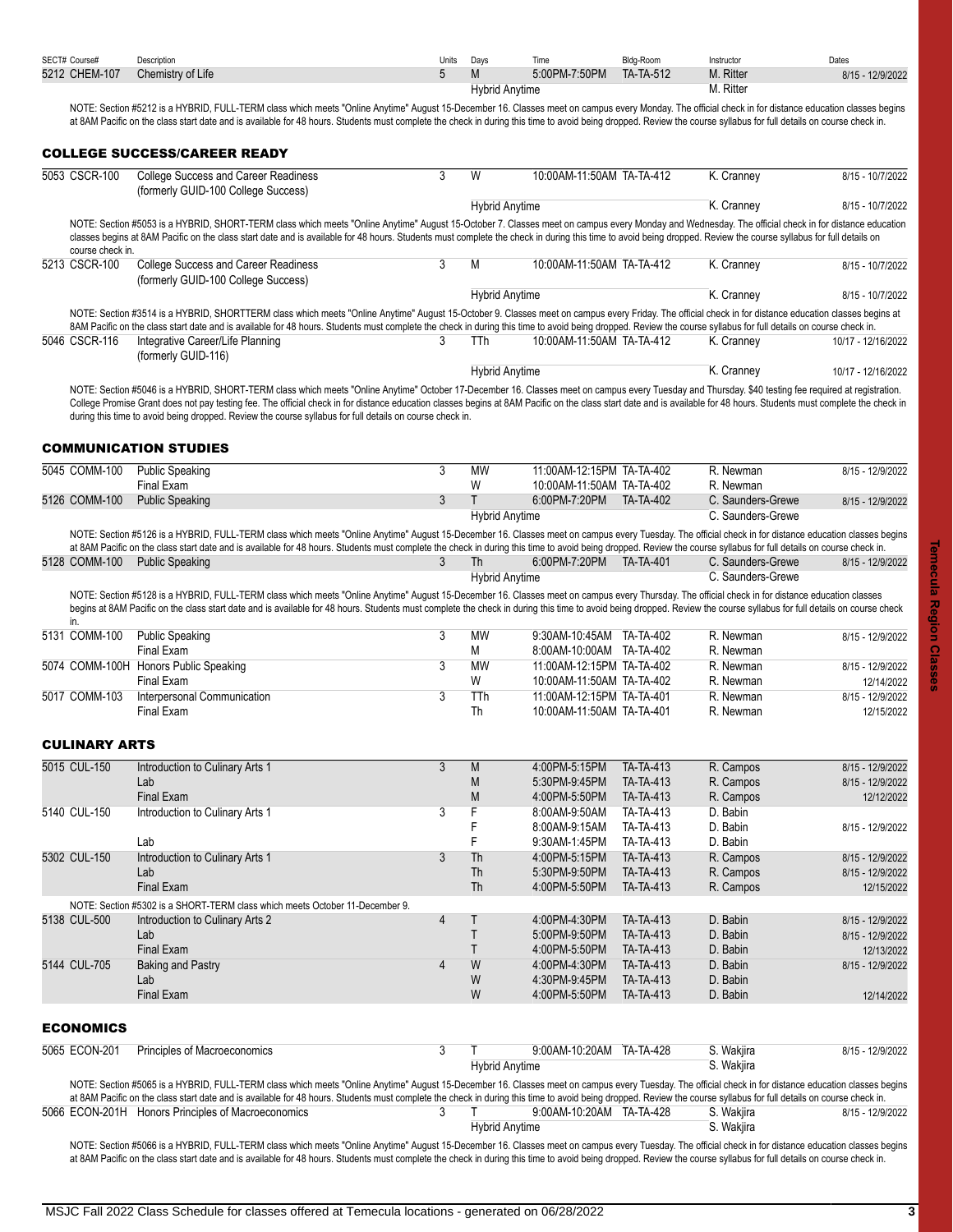<span id="page-3-1"></span><span id="page-3-0"></span>

| 5381 ECON-202                   | Principles of Microeconomics                                                                                                                                                                                                                                                                                                                                                                                                      | 3              | <b>Hybrid Anytime</b>       | 10:30AM-11:50AM TA-TA-428                              |                                      | S. Wakjira<br>S. Wakjira  | 8/15 - 12/9/2022               |
|---------------------------------|-----------------------------------------------------------------------------------------------------------------------------------------------------------------------------------------------------------------------------------------------------------------------------------------------------------------------------------------------------------------------------------------------------------------------------------|----------------|-----------------------------|--------------------------------------------------------|--------------------------------------|---------------------------|--------------------------------|
|                                 | NOTE: Section #5381 is a HYBRID, FULL-TERM class which meets "Online Anytime" August 15-December 16. Classes meet on campus every Tuesday. The official check in for distance education classes begins                                                                                                                                                                                                                            |                |                             |                                                        |                                      |                           |                                |
|                                 | at 8AM Pacific on the class start date and is available for 48 hours. Students must complete the check in during this time to avoid being dropped. Review the course syllabus for full details on course check in.                                                                                                                                                                                                                |                |                             |                                                        |                                      |                           |                                |
| <b>ENGLISH</b>                  |                                                                                                                                                                                                                                                                                                                                                                                                                                   |                |                             |                                                        |                                      |                           |                                |
| 5020 ENGL-101                   | <b>College Composition</b><br>(formerly Freshman Composition)                                                                                                                                                                                                                                                                                                                                                                     | $\overline{4}$ | W                           | 4:00PM-5:50PM                                          | <b>TA-TA-407</b>                     | J. Hernandez              | 8/15 - 12/9/2022               |
|                                 |                                                                                                                                                                                                                                                                                                                                                                                                                                   |                | <b>Hybrid Anytime</b>       |                                                        |                                      | J. Hernandez              |                                |
| in.                             | NOTE: Section #5020 is a HYBRID, FULL-TERM class which meets "Online Anytime" August 15-December 16. Classes meet on campus every Wednesday. The official check in for distance education classes<br>begins at 8AM Pacific on the class start date and is available for 48 hours. Students must complete the check in during this time to avoid being dropped. Review the course syllabus for full details on course check        |                |                             |                                                        |                                      |                           |                                |
| 5044 ENGL-101                   | <b>College Composition</b><br>(formerly Freshman Composition)                                                                                                                                                                                                                                                                                                                                                                     | 4              | МW                          | 8:00AM-9:50AM                                          | <b>TA-TA-427</b>                     | D. Davis                  | 8/15 - 12/9/2022               |
|                                 | Final Exam                                                                                                                                                                                                                                                                                                                                                                                                                        |                | W                           | 8:00AM-10:00AM TA-TA-427                               |                                      | D. Davis                  | 12/14/2022                     |
| 5111 ENGL-101                   | <b>College Composition</b><br>(formerly Freshman Composition)                                                                                                                                                                                                                                                                                                                                                                     | $\overline{4}$ | <b>TTh</b>                  | 4:00PM-5:50PM                                          | <b>TA-TA-407</b>                     | A. Fierro                 | 8/15 - 12/9/2022               |
|                                 | Final Exam                                                                                                                                                                                                                                                                                                                                                                                                                        |                | Th                          | 4:00PM-5:50PM                                          | <b>TA-TA-407</b>                     | A. Fierro                 | 12/15/2022                     |
| 5149 ENGL-101                   | <b>College Composition</b><br>(formerly Freshman Composition)                                                                                                                                                                                                                                                                                                                                                                     | 4              | TTh                         | 12:00PM-1:50PM TA-TA-407                               |                                      | M. Shockley               | 8/15 - 12/9/2022               |
| 5150 ENGL-101                   | Final Exam<br><b>College Composition</b>                                                                                                                                                                                                                                                                                                                                                                                          | $\overline{4}$ | Th<br><b>MW</b>             | 12:00PM-1:50PM TA-TA-407<br>10:00AM-11:50AM TA-TA-407  |                                      | M. Shockley<br>S. Winslow | 12/15/2022<br>8/15 - 12/9/2022 |
|                                 | (formerly Freshman Composition)                                                                                                                                                                                                                                                                                                                                                                                                   |                |                             |                                                        |                                      |                           |                                |
| 5192 ENGL-101                   | Final Exam<br><b>College Composition</b>                                                                                                                                                                                                                                                                                                                                                                                          | 4              | M<br><b>MW</b>              | 10:00AM-11:50AM TA-TA-407<br>2:00PM-3:50PM             | <b>TA-TA-407</b>                     | S. Winslow<br>S. Winslow  | 12/12/2022                     |
|                                 | (formerly Freshman Composition)                                                                                                                                                                                                                                                                                                                                                                                                   |                |                             |                                                        |                                      |                           |                                |
|                                 | Final Exam                                                                                                                                                                                                                                                                                                                                                                                                                        |                | M                           | 2:00PM-3:50PM                                          | <b>TA-TA-407</b>                     | S. Winslow                | 12/12/2022                     |
| 5204 ENGL-101                   | <b>College Composition</b><br>(formerly Freshman Composition)                                                                                                                                                                                                                                                                                                                                                                     | 4              | TTh                         | 8:00AM-9:50AM                                          | <b>TA-TA-412</b>                     | T. Luu                    | 8/15 - 12/9/2022               |
|                                 | <b>Final Exam</b>                                                                                                                                                                                                                                                                                                                                                                                                                 |                | Th                          | 8:00AM-9:50AM                                          | <b>TA-TA-412</b>                     | T. Luu                    | 12/15/2022                     |
| 5021 ENGL-103                   | Critical Thinking and Writing                                                                                                                                                                                                                                                                                                                                                                                                     | 3              | TTh                         | 2:00PM-3:15PM                                          | <b>TA-TA-407</b>                     | A. Fierro                 | 8/15 - 12/9/2022               |
|                                 | Lab<br><b>Final Exam</b>                                                                                                                                                                                                                                                                                                                                                                                                          |                | TTh<br>Τ                    | 3:15PM-3:50PM<br>2:00PM-3:50PM                         | <b>TA-TA-407</b><br><b>TA-TA-407</b> | A. Fierro<br>A. Fierro    | 8/15 - 12/9/2022<br>12/13/2022 |
|                                 | <b>ENVIRONMENTAL STUDIES</b>                                                                                                                                                                                                                                                                                                                                                                                                      |                |                             |                                                        |                                      |                           |                                |
| 5186 ENVS-101                   | <b>Environmental Science</b>                                                                                                                                                                                                                                                                                                                                                                                                      | 3              | TTh                         | 9:30AM-10:50AM                                         | Tba-Tba                              | <b>STAFF</b>              | 8/15 - 12/9/2022               |
|                                 | Final Exam                                                                                                                                                                                                                                                                                                                                                                                                                        |                | Τ                           | 8:00AM-9:50AM                                          | Tba-Tba                              | <b>STAFF</b>              | 12/13/2022                     |
| <b>HEALTH SCIENCE</b>           |                                                                                                                                                                                                                                                                                                                                                                                                                                   |                |                             |                                                        |                                      |                           |                                |
| 5003 HS-121                     | Fundamentals of Healthful Living                                                                                                                                                                                                                                                                                                                                                                                                  | $\overline{3}$ | Th<br><b>Hybrid Anytime</b> | 10:30AM-11:50AM TA-TA-502                              |                                      | D. Helms<br>D. Helms      | 8/15 - 12/9/2022               |
|                                 | NOTE: Section #5003 is a HYBRID, FULL-TERM class which meets "Online Anytime" August 15-October DEcember 16. Classes meet on campus every Thursday. The official check in for distance education<br>classes begins at 8AM Pacific on the class start date and is available for 48 hours. Students must complete the check in during this time to avoid being dropped. Review the course syllabus for full details on              |                |                             |                                                        |                                      |                           |                                |
| course check in.<br>5083 HS-121 | Fundamentals of Healthful Living                                                                                                                                                                                                                                                                                                                                                                                                  |                | $3$ W                       | 9:00AM-11:50AM TA-TA-401                               |                                      | P. Zografos               | 8/15 - 12/9/2022               |
|                                 | Final Exam                                                                                                                                                                                                                                                                                                                                                                                                                        |                | W                           | 9:00AM-10:50AM TA-TA-401                               |                                      | P. Zografos               | 12/14/2022                     |
| <b>HISTORY</b>                  |                                                                                                                                                                                                                                                                                                                                                                                                                                   |                |                             |                                                        |                                      |                           |                                |
| 5103 HIST-103                   | World History to 1500<br>(formerly History of World Civilizations to 1500)                                                                                                                                                                                                                                                                                                                                                        | 3              | MW                          | 12:30PM-1:45PM TA-TA-413                               |                                      | G. Vargas                 | 8/15 - 12/9/2022               |
|                                 | Final Exam                                                                                                                                                                                                                                                                                                                                                                                                                        |                | Μ                           | 12:00PM-1:50PM TA-TA-413                               |                                      | G. Vargas                 | 12/12/2022                     |
| 5209 HIST-111                   | U.S. History to 1877                                                                                                                                                                                                                                                                                                                                                                                                              | 3              | TTh                         | 9:30AM-10:45AM TA-TA-402                               |                                      | T. Smith                  | 8/15 - 12/9/2022               |
|                                 | Final Exam                                                                                                                                                                                                                                                                                                                                                                                                                        |                | Τ                           | 8:00AM-9:50AM                                          | TA-TA-402                            | T. Smith                  | 12/13/2022                     |
| 5210 HIST-112                   | U.S. History Since 1865<br>Final Exam                                                                                                                                                                                                                                                                                                                                                                                             | 3              | MW<br>W                     | 11:00AM-12:15PM TA-TA-406<br>10:00AM-11:50AM TA-TA-406 |                                      | T. Smith<br>T. Smith      | 8/15 - 12/9/2022<br>12/14/2022 |
| <b>MATHEMATICS</b>              |                                                                                                                                                                                                                                                                                                                                                                                                                                   |                |                             |                                                        |                                      |                           |                                |
| 5124 MATH-084                   | Support for Precalculus                                                                                                                                                                                                                                                                                                                                                                                                           | $\mathbf{1}$   | W                           | 2:30PM-3:45PM                                          | <b>TA-TA-427</b>                     | J. Qumsiya                | 8/15 - 12/9/2022               |
|                                 | Lab<br>NOTE: Section #5124 is a HYBRID, FULL-TERM class which meets "Online Anytime" August 15-December 16. Classes meet on campus every Wednesday. The official check in for distance education classes<br>begins at 8AM Pacific on the class start date and is available for 48 hours. Students must complete the check in during this time to avoid being dropped. Review the course syllabus for full details on course check |                | <b>Hybrid Anytime</b>       |                                                        |                                      | J. Qumsiya                |                                |
| 5000 MATH-105                   | in. NOTE: Students enrolled in this section must also enroll in MATH-110, #5162.<br>College Algebra                                                                                                                                                                                                                                                                                                                               | 4              |                             | 2:00PM-3:50PM                                          | <b>TA-TA-427</b>                     | R. Ito                    | 8/15 - 12/9/2022               |
|                                 |                                                                                                                                                                                                                                                                                                                                                                                                                                   |                | <b>Hybrid Anytime</b>       |                                                        |                                      | R. Ito                    |                                |
|                                 | NOTE: Section #5000 is a HYBRID, FULL-TERM class which meets "Online Anytime" August 15-December 16. Classes meet on campus every Tuesday. The official check in for distance education classes begins<br>at 8AM Pacific on the class start date and is available for 48 hours. Students must complete the check in during this time to avoid being dropped. Review the course syllabus for full details on course check in.      |                |                             |                                                        |                                      |                           |                                |
| 5120 MATH-105                   | College Algebra                                                                                                                                                                                                                                                                                                                                                                                                                   | 4              |                             | 9:00AM-10:50AM Tba-Tba                                 |                                      | <b>STAFF</b>              | 8/15 - 12/9/2022               |
|                                 |                                                                                                                                                                                                                                                                                                                                                                                                                                   |                | <b>Hybrid Anytime</b>       |                                                        |                                      | <b>STAFF</b>              |                                |

<span id="page-3-4"></span><span id="page-3-3"></span><span id="page-3-2"></span>NOTE: Section #5120 is a HYBRID, FULL-TERM class which meets "Online Anytime" August 15-December 16. Classes meet on campus every Tuesday. The official check in for distance education classes begins at 8AM Pacific on the class start date and is available for 48 hours. Students must complete the check in during this time to avoid being dropped. Review the course syllabus for full details on course check in.

| SECT# Course#           | Description                  | Units | Davs           |                      | da-Room-         | `าstructo.                   | Dates                |
|-------------------------|------------------------------|-------|----------------|----------------------|------------------|------------------------------|----------------------|
| <b>ECON-202</b><br>5381 | Principles of Microeconomics |       |                | 10:30AM-1<br>11:50AM | <b>TA-TA-428</b> | Wakiira                      | $-12/9/2022$<br>8/15 |
|                         |                              |       | Hybrid Anytime |                      |                  | $M$ oliin<br><b>VVaNII d</b> |                      |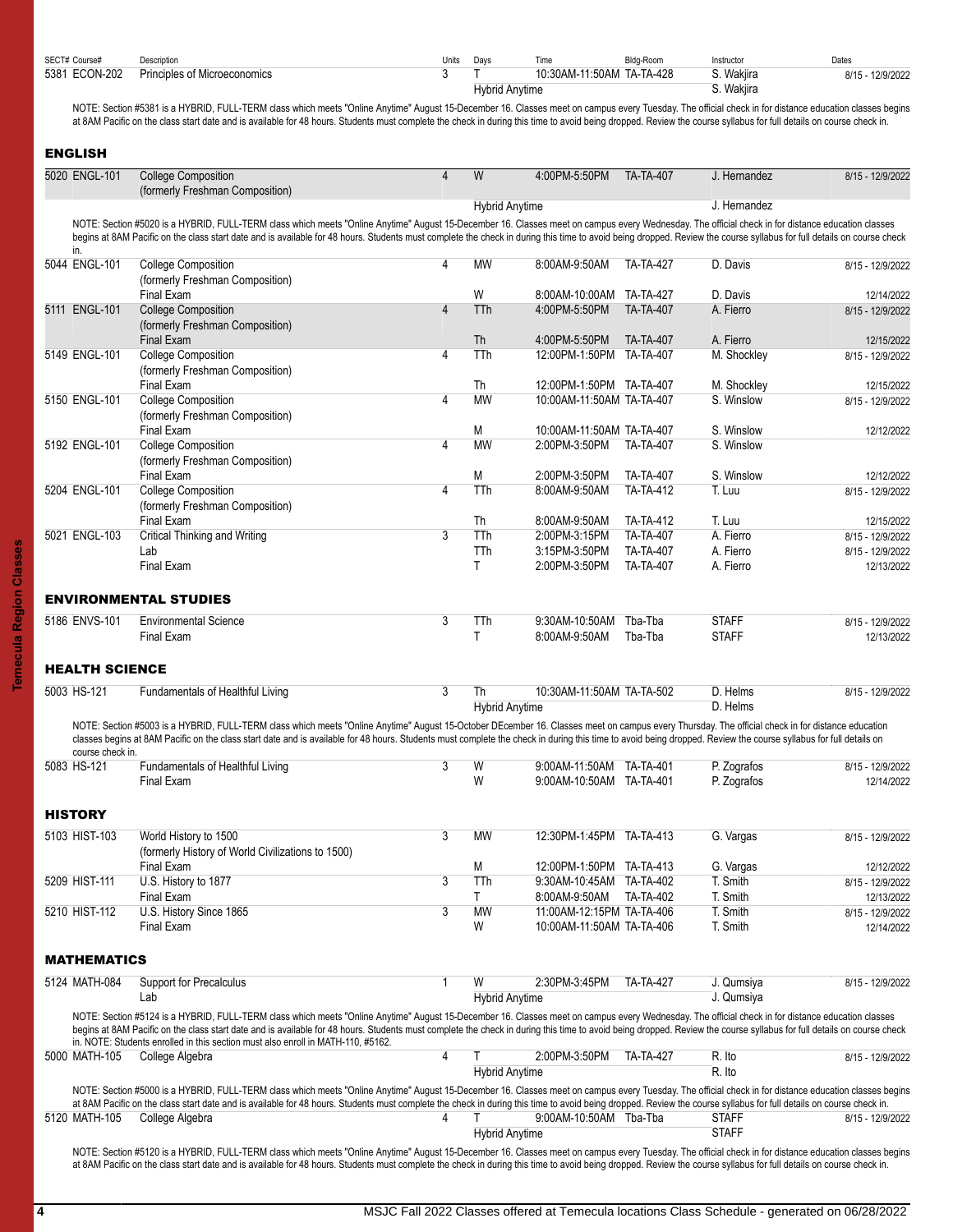<span id="page-4-3"></span><span id="page-4-2"></span><span id="page-4-1"></span><span id="page-4-0"></span>

| SECT# Course# |                          | Description                                                                                                                                                                                                                                                                                                                                                                                                                                                                                                    | Units          | Days                        | Time                                                   | Bldg-Room        | Instructor                             | Dates                           |
|---------------|--------------------------|----------------------------------------------------------------------------------------------------------------------------------------------------------------------------------------------------------------------------------------------------------------------------------------------------------------------------------------------------------------------------------------------------------------------------------------------------------------------------------------------------------------|----------------|-----------------------------|--------------------------------------------------------|------------------|----------------------------------------|---------------------------------|
|               | 5121 MATH-105            | College Algebra                                                                                                                                                                                                                                                                                                                                                                                                                                                                                                | 4              | Th<br><b>Hybrid Anytime</b> | 11:00AM-12:50PM Tba-Tba                                |                  | <b>STAFF</b><br><b>STAFF</b>           | 8/15 - 12/9/2022                |
|               | in.                      | NOTE: Section #5121 is a HYBRID, FULL-TERM class which meets "Online Anytime" August 15-December 16. Classes meet on campus every Thursday. The official check in for distance education classes<br>begins at 8AM Pacific on the class start date and is available for 48 hours. Students must complete the check in during this time to avoid being dropped. Review the course syllabus for full details on course check                                                                                      |                |                             |                                                        |                  |                                        |                                 |
|               | 5162 MATH-110            | Pre-Calculus                                                                                                                                                                                                                                                                                                                                                                                                                                                                                                   | 4              | W<br><b>Hybrid Anytime</b>  | 12:30PM-2:20PM TA-TA-427                               |                  | J. Qumsiya<br>J. Qumsiya               | 8/15 - 12/9/2022                |
|               |                          | NOTE: Section #5162 is a HYBRID, FULL-TERM class which meets "Online Anytime" August 15-December 16. Classes meet on campus every Wednesday. The official check in for distance education classes<br>begins at 8AM Pacific on the class start date and is available for 48 hours. Students must complete the check in during this time to avoid being dropped. Review the course syllabus for full details on course check<br>in. NOTE: Students enrolled in this section must also enroll in MATH-084, #5124. |                |                             |                                                        |                  |                                        |                                 |
|               | 5167 MATH-135            | Calculus for Social Science and Business                                                                                                                                                                                                                                                                                                                                                                                                                                                                       | 3              | MW                          | 10:00AM-11:15AM TA-TA-502                              |                  | A. Manriquez                           | 8/15 - 12/9/2022                |
|               |                          | Final Exam                                                                                                                                                                                                                                                                                                                                                                                                                                                                                                     | 3              | М<br>T                      | 10:00AM-11:50AM Tba-Tba                                |                  | A. Manriquez<br><b>STAFF</b>           | 12/12/2022                      |
|               | 5122 MATH-140            | Introduction to Statistics                                                                                                                                                                                                                                                                                                                                                                                                                                                                                     |                | <b>Hybrid Anytime</b>       | 11:30AM-12:45PM Tba-Tba                                |                  | <b>STAFF</b>                           | 8/15 - 12/9/2022                |
|               |                          | NOTE: Section #5122 is a HYBRID, FULL-TERM class which meets "Online Anytime" August 15-December 16. Classes meet on campus every Tuesday. The official check in for distance education classes begins<br>at 8AM Pacific on the class start date and is available for 48 hours. Students must complete the check in during this time to avoid being dropped. Review the course syllabus for full details on course check in.                                                                                   |                |                             |                                                        |                  |                                        |                                 |
|               | 5123 MATH-140            | Introduction to Statistics                                                                                                                                                                                                                                                                                                                                                                                                                                                                                     | 3              | Th<br><b>Hybrid Anytime</b> | 1:00PM-2:15PM                                          | Tba-Tba          | <b>STAFF</b><br><b>STAFF</b>           | 8/15 - 12/9/2022                |
|               |                          | NOTE: Section #5123 is a HYBRID, FULL-TERM class which meets "Online Anytime" August 15-December 16. Classes meet on campus every Thursday. The official check in for distance education classes<br>begins at 8AM Pacific on the class start date and is available for 48 hours. Students must complete the check in during this time to avoid being dropped. Review the course syllabus for full details on course check                                                                                      |                |                             |                                                        |                  |                                        |                                 |
|               | in.<br>5170 MATH-140     | Introduction to Statistics                                                                                                                                                                                                                                                                                                                                                                                                                                                                                     | 3              | M                           | 9.00AM-10:15AM TA-TA-501                               |                  | <b>B.</b> Sherkat                      | 8/15 - 12/9/2022                |
|               |                          |                                                                                                                                                                                                                                                                                                                                                                                                                                                                                                                |                | <b>Hybrid Anytime</b>       |                                                        |                  | <b>B.</b> Sherkat                      |                                 |
|               |                          | NOTE: Section #5170 is a HYBRID, FULL-TERM class which meets "Online Anytime" August 15-December 16. Classes meet on campus every Monday. The official check in for distance education classes begins<br>at 8AM Pacific on the class start date and is available for 48 hours. Students must complete the check in during this time to avoid being dropped. Review the course syllabus for full details on course check in.<br>NOTE: Students enrolled in this section must also enroll in MATH-084, #5124.    |                |                             |                                                        |                  |                                        |                                 |
|               | 5118 MATH-211            | Analytic Geometry and Calculus I                                                                                                                                                                                                                                                                                                                                                                                                                                                                               | 4              | M<br><b>Hybrid Anytime</b>  | 1:00PM-2:50PM                                          | Tba-Tba          | <b>B.</b> Sherkat<br><b>B.</b> Sherkat | 8/15 - 12/9/2022                |
|               |                          | NOTE: Section #5118 is a HYBRID, FULL-TERM class which meets "Online Anytime" August 15-December 16. Classes meet on campus every Monday. The official check in for distance education classes begins<br>at 8AM Pacific on the class start date and is available for 48 hours. Students must complete the check in during this time to avoid being dropped. Review the course syllabus for full details on course check in.                                                                                    |                |                             |                                                        |                  |                                        |                                 |
|               | 5182 MATH-212            | Analytic Geometry and Calculus II                                                                                                                                                                                                                                                                                                                                                                                                                                                                              | 4              | W<br><b>Hybrid Anytime</b>  | 12:00PM-1:50PM TA-TA-502                               |                  | M. Beckstrand<br>M. Beckstrand         | 8/15 - 12/9/2022                |
|               |                          | NOTE: Section #5182 is a HYBRID, FULL-TERM class which meets "Online Anytime" August 15-December 16. Classes meet on campus every Wednesday. The official check in for distance education classes<br>begins at 8AM Pacific on the class start date and is available for 48 hours. Students must complete the check in during this time to avoid being dropped. Review the course syllabus for full details on course check                                                                                     |                |                             |                                                        |                  |                                        |                                 |
|               | in.<br>5119 MATH-218     | Linear Algebra                                                                                                                                                                                                                                                                                                                                                                                                                                                                                                 | 3              | М                           | 11:00AM-12:15PM Tba-Tba                                |                  | <b>STAFF</b>                           | 8/15 - 12/9/2022                |
|               |                          | NOTE: Section #5119 is a HYBRID, FULL-TERM class which meets "Online Anytime" August 15-December 16. Classes meet on campus every Monday. The official check in for distance education classes begins                                                                                                                                                                                                                                                                                                          |                | <b>Hybrid Anytime</b>       |                                                        |                  | <b>STAFF</b>                           |                                 |
|               |                          | at 8AM Pacific on the class start date and is available for 48 hours. Students must complete the check in during this time to avoid being dropped. Review the course syllabus for full details on course check in.                                                                                                                                                                                                                                                                                             |                |                             |                                                        |                  |                                        |                                 |
|               | <b>NUTRITION</b>         |                                                                                                                                                                                                                                                                                                                                                                                                                                                                                                                |                |                             |                                                        |                  |                                        |                                 |
|               | 5007 NUTR-100            | <b>Family Nutrition</b>                                                                                                                                                                                                                                                                                                                                                                                                                                                                                        | 3              | Τ<br><b>Hybrid Anytime</b>  | 10:30AM-11:50AM TA-TA-502                              |                  | D. Helms<br>D. Helms                   | 8/15 - 12/9/2022                |
|               |                          | NOTE: Section #5007 is a HYBRID, FULL-TERM class which meets "Online Anytime" August 15-December 16. Classes meet on campus every Tuesday. The official check in for distance education classes begins<br>at 8AM Pacific on the class start date and is available for 48 hours. Students must complete the check in during this time to avoid being dropped. Review the course syllabus for full details on course check in.                                                                                   |                |                             |                                                        |                  |                                        |                                 |
|               | <b>PHILOSOPHY</b>        |                                                                                                                                                                                                                                                                                                                                                                                                                                                                                                                |                |                             |                                                        |                  |                                        |                                 |
|               | 5006 PHIL-103            | Logic<br>Final Exam                                                                                                                                                                                                                                                                                                                                                                                                                                                                                            | $\overline{3}$ | <b>MW</b><br>W              | 11:00AM-12:15PM TA-TA-501<br>10:00AM-11:50AM TA-TA-501 |                  | V. Emerick<br>V. Emerick               | 8/15 - 12/9/2022                |
|               |                          |                                                                                                                                                                                                                                                                                                                                                                                                                                                                                                                |                |                             |                                                        |                  |                                        | 12/14/2022                      |
|               |                          | <b>PHYSICAL EDUCATION</b>                                                                                                                                                                                                                                                                                                                                                                                                                                                                                      |                |                             |                                                        |                  |                                        |                                 |
|               | 5010 PE-110              | Prevention and Care of Athletic Injuries                                                                                                                                                                                                                                                                                                                                                                                                                                                                       | $\overline{3}$ | TTh                         | 8:00AM-9:15AM                                          | Tba-Tba          | A. Ontiveros                           | 8/15 - 12/10/2022               |
|               |                          | <b>Final Exam</b>                                                                                                                                                                                                                                                                                                                                                                                                                                                                                              |                | Th                          | 8:00AM-9:50AM                                          | Tba-Tba          | A. Ontiveros                           | 12/15/2022                      |
|               | 5004 PE-114A             | Strength Training: Circuit<br>Lab Final Exam                                                                                                                                                                                                                                                                                                                                                                                                                                                                   | $\mathbf{1}$   | TTh<br>Th                   | 11:30AM-12:45PM TA-TA-119<br>10:00AM-11:50AM TA-TA-119 |                  | <b>STAFF</b><br><b>STAFF</b>           | 8/15 - 12/9/2022<br>12/15/2022  |
|               | 5011 PE-115              | First Aid and CPR                                                                                                                                                                                                                                                                                                                                                                                                                                                                                              | 3              | Th                          | 5:00PM-6:50PM                                          | Tba-Tba          | <b>STAFF</b>                           |                                 |
|               |                          |                                                                                                                                                                                                                                                                                                                                                                                                                                                                                                                |                |                             |                                                        | Online Anytime   | <b>STAFF</b>                           |                                 |
|               |                          | NOTE: Section #1179 is a HYBRID, FULL-TERM class which meets "Online Anytime" August 15-December 16. Classes meet on campus the following date: August 18, September 15, October 6, October 27,<br>November 17, December 8. The official check in for distance education classes begins at 8AM Pacific on the class start date and is avilable for 48 hours. Students must complete the check in during this time to                                                                                           |                |                             |                                                        |                  |                                        |                                 |
|               | 5012 PE-119              | avoid being dropped. Review the course syllabus for full details on course check in.<br>Exercise Walking                                                                                                                                                                                                                                                                                                                                                                                                       | $\mathbf{1}$   | TTh                         | 8:00AM-9:15AM                                          | <b>TA-TA-119</b> | G. Oliver                              | 8/15 - 12/10/2022               |
|               |                          | Lab Final Exam                                                                                                                                                                                                                                                                                                                                                                                                                                                                                                 |                | Th                          | 8:00AM-9:50AM                                          | <b>TA-TA-119</b> | G. Oliver                              | 12/15/2022                      |
|               | 5013 PE-120              | Beginning Yoga<br>Lab Final Exam                                                                                                                                                                                                                                                                                                                                                                                                                                                                               | $\mathbf 1$    | TTh<br>T.                   | 1:00PM-2:15PM<br>12:00PM-1:50PM TA-TA-119              | <b>TA-TA-119</b> | <b>STAFF</b><br><b>STAFF</b>           | 8/15 - 12/10/2022<br>12/13/2022 |
|               | <b>POLITICAL SCIENCE</b> |                                                                                                                                                                                                                                                                                                                                                                                                                                                                                                                |                |                             |                                                        |                  |                                        |                                 |
|               | 5028 PS-101              | Introduction to American Government and Politics                                                                                                                                                                                                                                                                                                                                                                                                                                                               | 3              | Τ                           | 9:30AM-10:45AM TA-TA-401                               |                  | N. Wallace                             | 8/15 - 12/9/2022                |
|               |                          |                                                                                                                                                                                                                                                                                                                                                                                                                                                                                                                |                | <b>Hybrid Anytime</b>       |                                                        |                  | N. Wallace                             |                                 |
|               |                          | NOTE: Section #5028 is a HYBRID, FULL-TERM class which meets "Online Anytime" August 15-December 16. Classes meet on campus every Tuesday. The official check in for distance education classes begins<br>at 8AM Pacific on the class start date and is available for 48 hours. Students must complete the check in during this time to avoid being dropped. Review the course syllabus for full details on course check in.                                                                                   |                |                             |                                                        |                  |                                        |                                 |